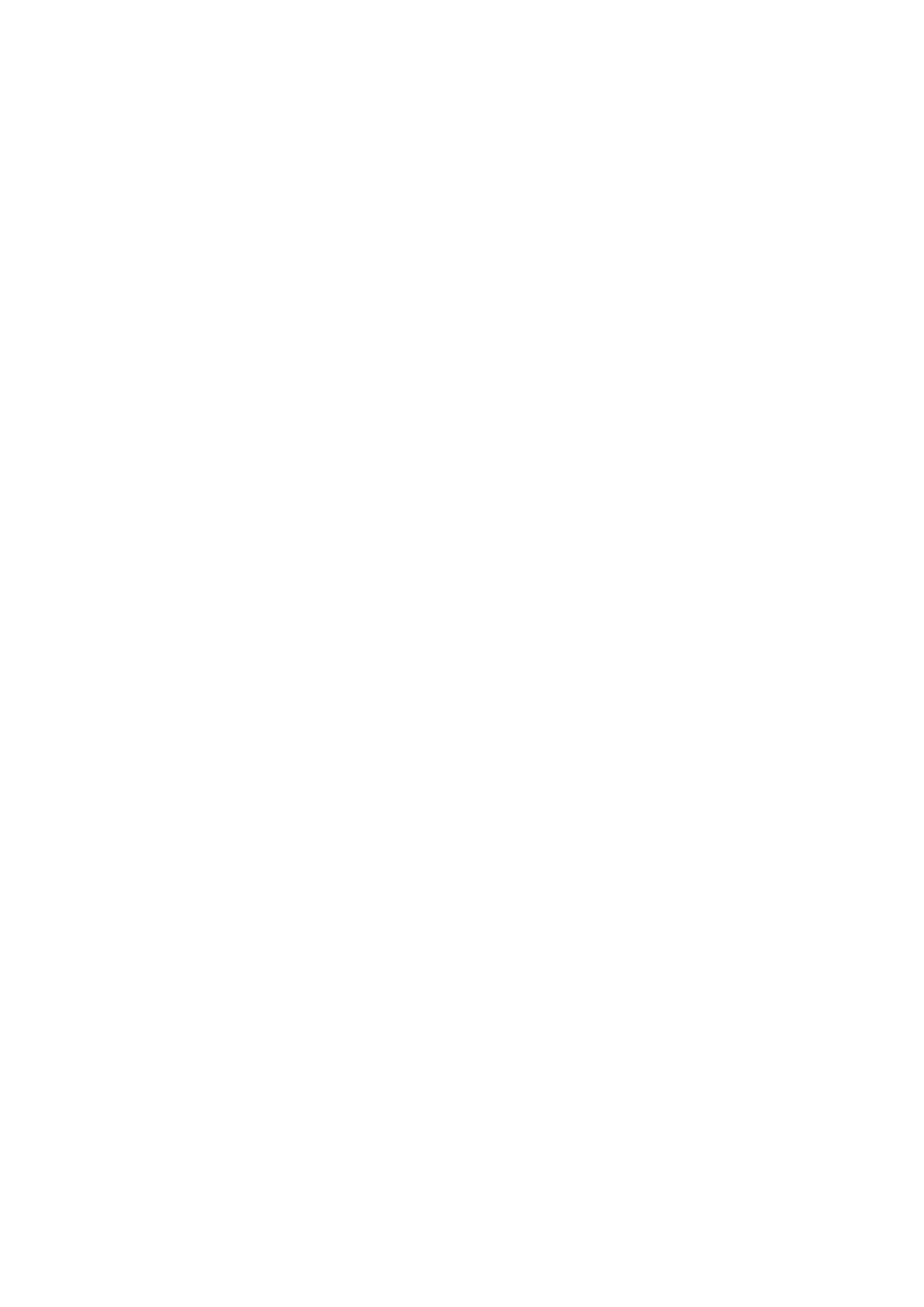# Stephen King in the New Millennium:

# *Gothic Mediations on New Writing Materialities*

By Despoina N. Feleki

Cambridge **Scholars** Publishing

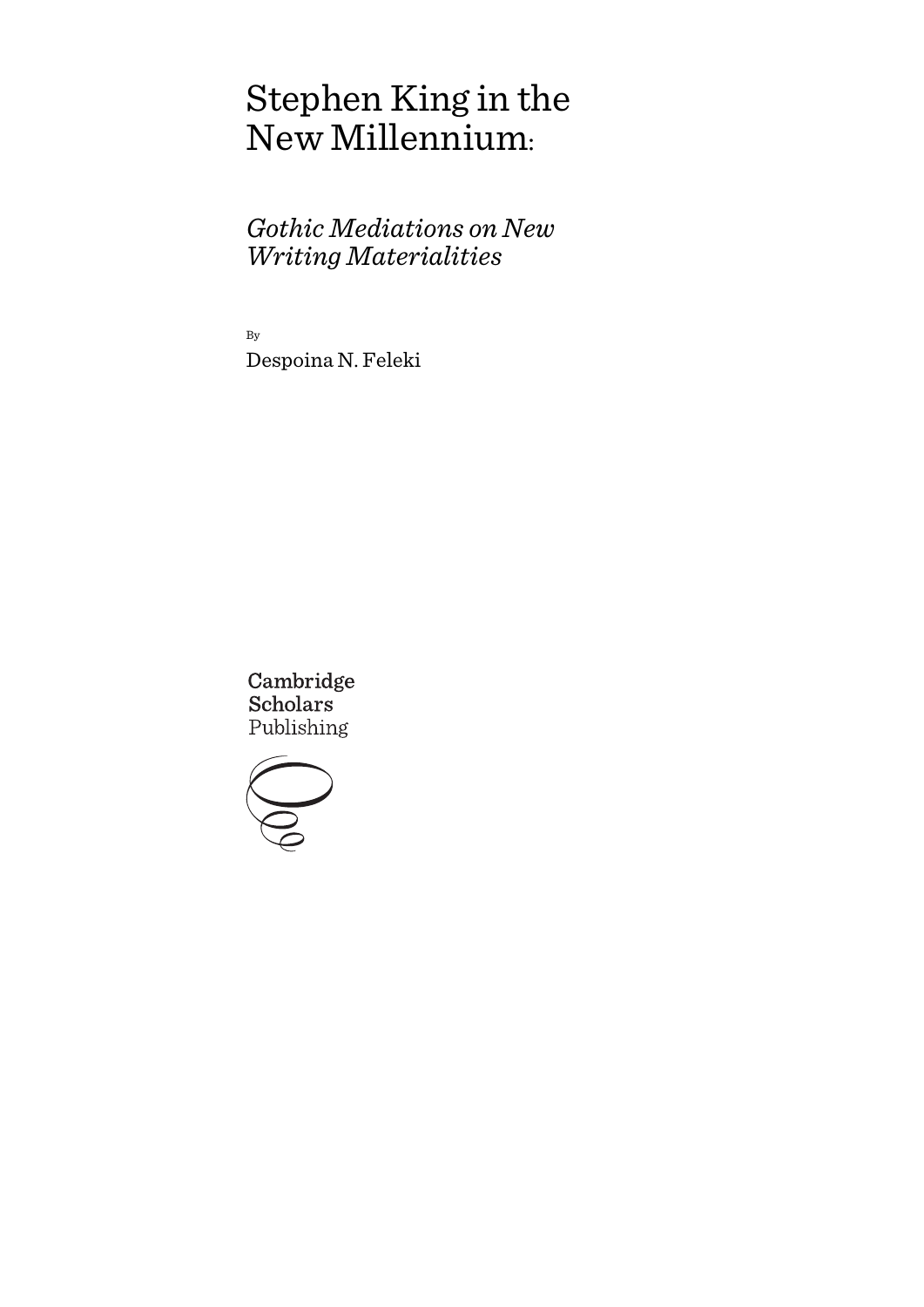Stephen King in the New Millennium: Gothic Mediations on New Writing Materialities

By Despoina N. Feleki

This book first published 2018

Cambridge Scholars Publishing

Lady Stephenson Library, Newcastle upon Tyne, NE6 2PA, UK

British Library Cataloguing in Publication Data A catalogue record for this book is available from the British Library

Copyright © 2018 by Despoina N. Feleki

All rights for this book reserved. No part of this book may be reproduced, stored in a retrieval system, or transmitted, in any form or by any means, electronic, mechanical, photocopying, recording or otherwise, without the prior permission of the copyright owner.

ISBN (10): 1-5275-0407-7 ISBN (13): 978-1-5275-0407-3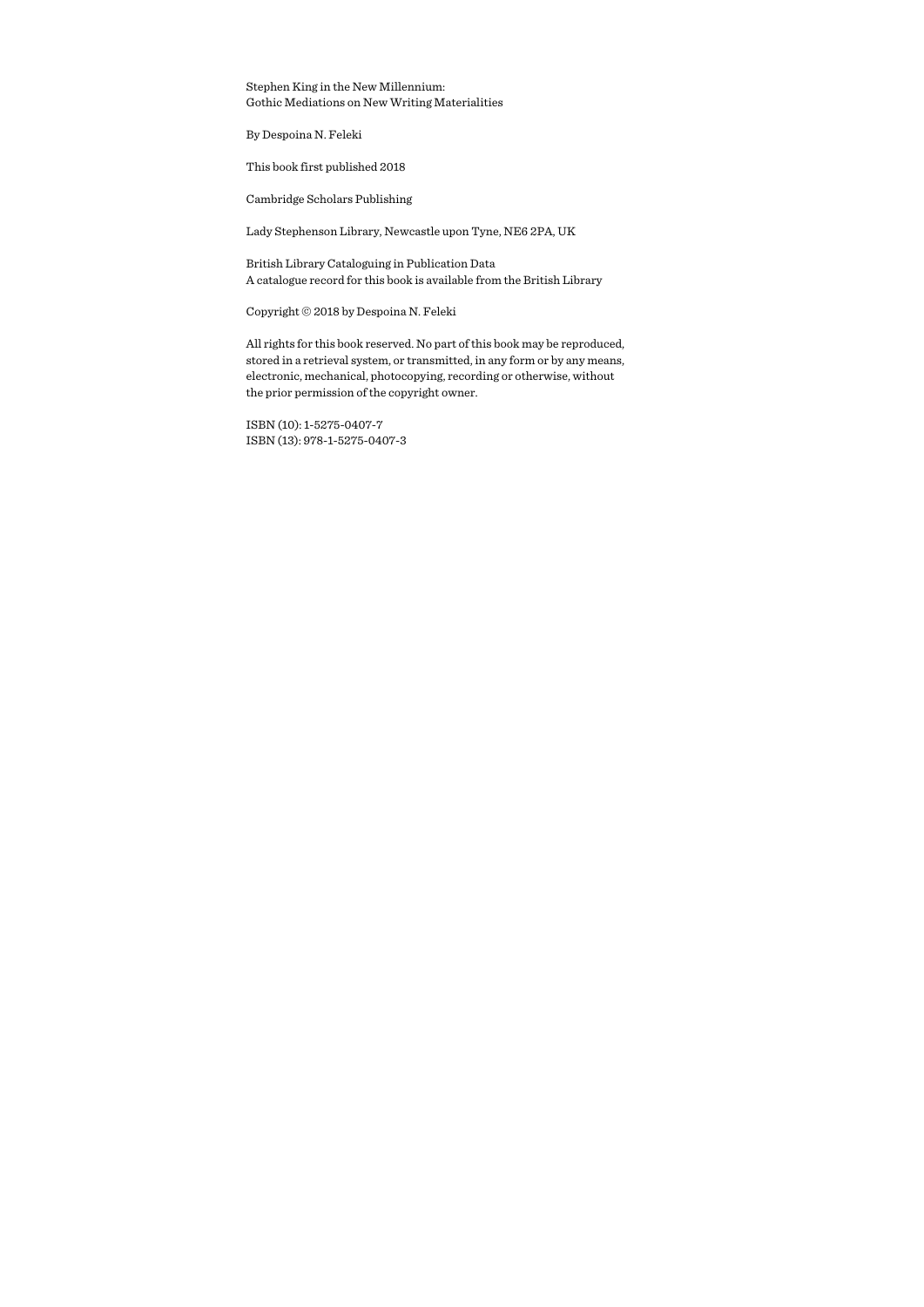"[T]o write is human, to edit is divine" —Stephen King*, On Writing: A Memoir of the Craft* (2000).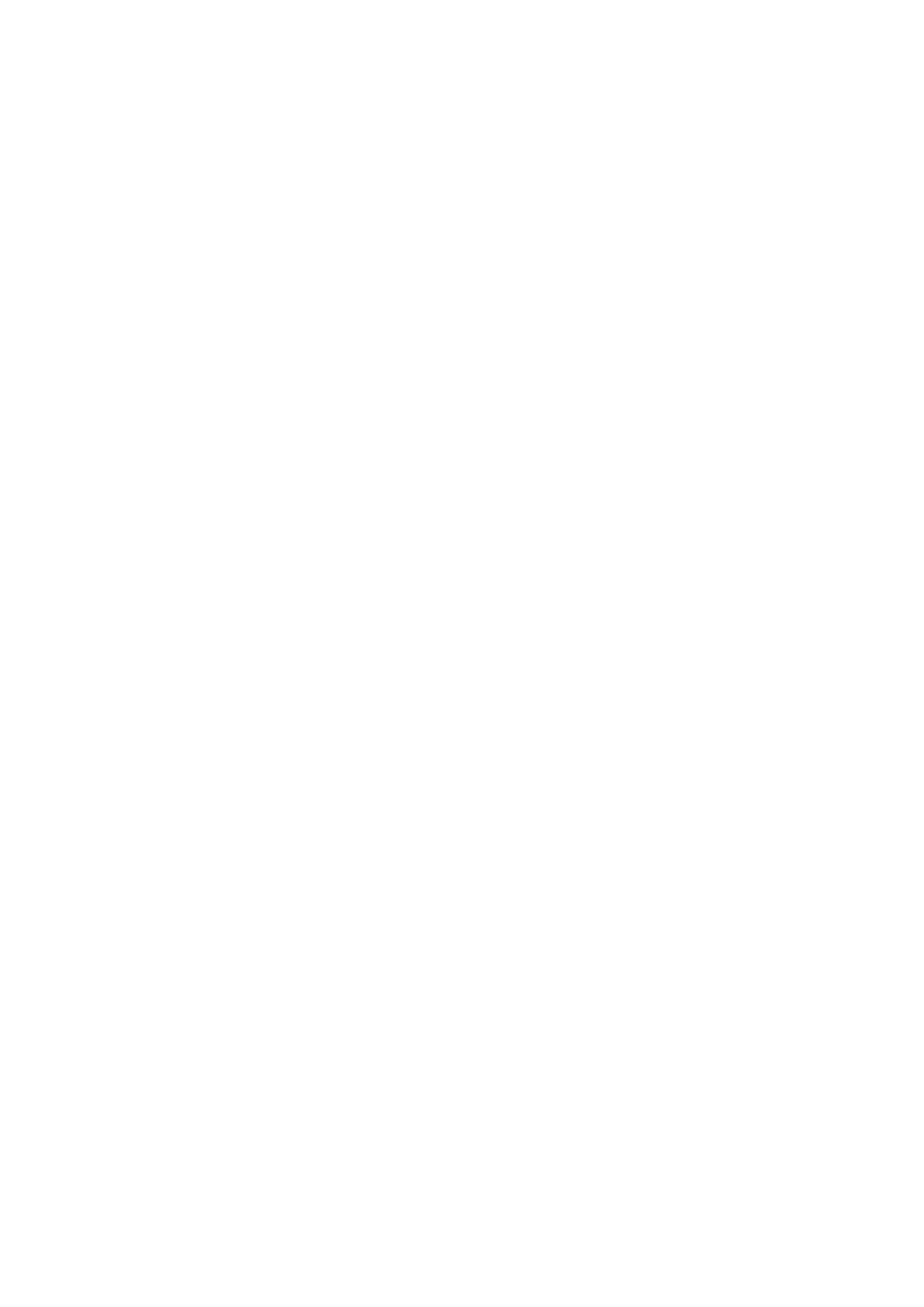# **CONTENTS**

### **Part I. Literary Departures and Media Convergences**

| Literary Traditions Revisited and Contemporary Gothic Shifts |  |
|--------------------------------------------------------------|--|
| 1.1 Repositioning the Gothic in Stephen King's               |  |
|                                                              |  |
| 1.2 Textual Explorations and the Physicality of the Written  |  |
|                                                              |  |
|                                                              |  |
|                                                              |  |
| Reinventing the Narrative Process                            |  |
| 2.1 Media Perspectives and Remediated Writing Forms:         |  |
|                                                              |  |
| 2.2 The Visual versus the Media Turn in Duma Key             |  |
|                                                              |  |
|                                                              |  |

#### **Part II. Stephen King's Fiction in Digital Environments**

| New Literary Landscapes for Stephen King                  |  |
|-----------------------------------------------------------|--|
| 3.1 New Media and Literary Convergences: Stephen King's   |  |
|                                                           |  |
| 3.2 Remapping the Literary Landscape: The Case of UR  100 |  |
| 3.3 E-Space as Remediation of the Printed Page:           |  |
|                                                           |  |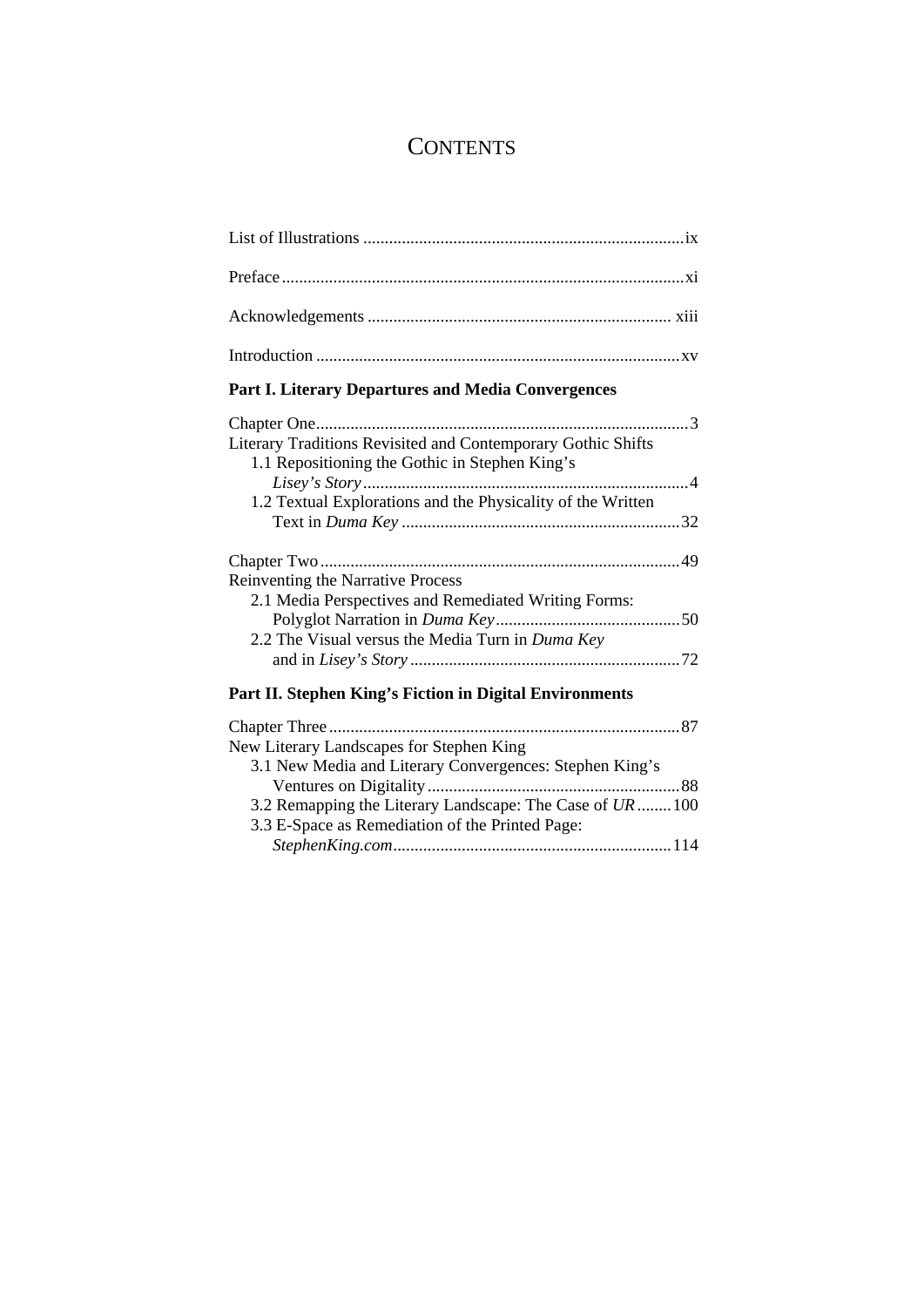#### viii Contents

| The Digital Experience: Discordia                            |  |
|--------------------------------------------------------------|--|
| 4.1 Stephen King's New Paradigm: Discordia between           |  |
|                                                              |  |
| 4.2 Discordia: A Multi-Sensory Experience for Gamers 169     |  |
| 4.3 Stephen King's Experimentation within Popular Culture183 |  |
|                                                              |  |
|                                                              |  |
|                                                              |  |
|                                                              |  |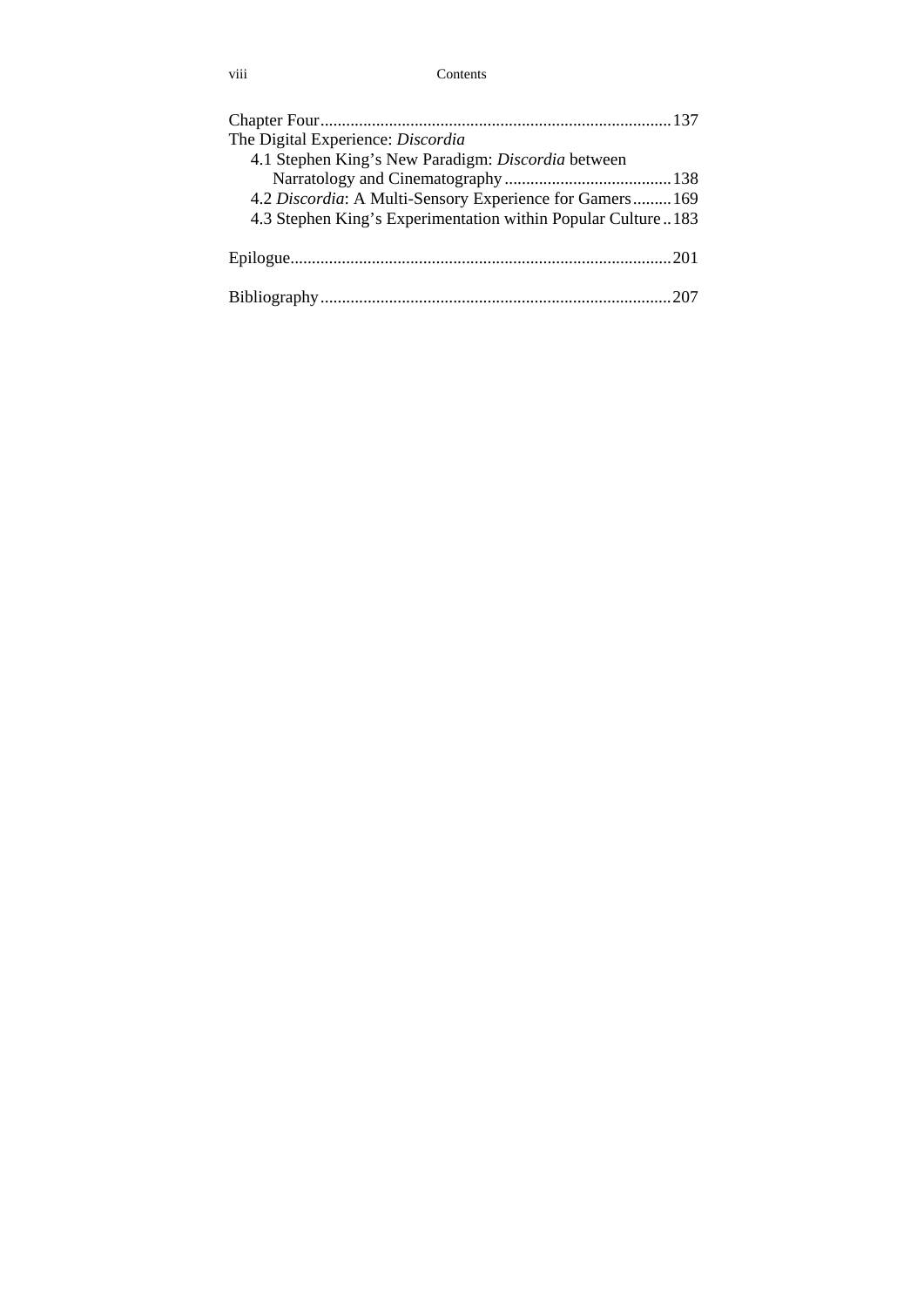## LIST OF ILLUSTRATIONS

- **Fig. 3 1.** Image depicting multiple media convergences (*StephenKing.com*)
- **Fig. 3 2.** Screenshot of the cover page of *Full Dark, No Stars* on multiple interfaces (*StephenKing.com*)
- **Fig. 3 3.** Screenshot of the layout of a typical *StephenKing.com*  webpage (*StephenKing.com*)
- **Fig. 3 4.** Screenshot of the promotional image of the illustrated comic *The Stand: No Man's Land 1.3* by Marvel (*StephenKing.com*)
- **Fig. 3 5.** Full rendering of the same image (*StephenKing.com*)
- **Fig. 3 6.** Screenshot of the graphic novel version of *The Dark Tower: Gunslinger – Little Sisters of Eluria* (*StephenKing.com*)
- **Fig. 4 1.** Peaceful co-existence of the image with the text (*Discordia*)
- Fig. 4 2. Full rendering of the "Prophetic Jawbone" image (*Discordia*)
- **Fig. 4 3.** Screenshot of the *Discordia* cover page (*Discordia*)
- **Fig. 4 4.** Painting hanging in the Main Dining Room (*Discordia*)
- **Fig. 4 5.** Painting hanging in the VIP room (*Discordia*)
- **Fig. 4 6.** Painting hanging in the Bathroom (*Discordia*)
- **Fig. 4 7.** Screenshot after the massacre (*Discordia*)
- **Fig. 4 8.** Screenshot of the Tunnel (*Discordia*)
- **Fig. 4 9.** Screenshot of the initial retro screen of NCP Ltd (*Discordia*)
- **Fig. 4 10.** Screenshot of the *Discordia* promotional video (*Discordia*)
- **Fig. 4 11.** Screenshot of Arina Yokova's personal sketches on the investigator's notice board (*Discordia*)
- **Fig. 4 12.** Yarina's thesis on Stephen King's Mid-World (*Discordia*)
- **Fig. 4 13.** Images taken from CCCs posing on the investigator's notice board (*Discordia*)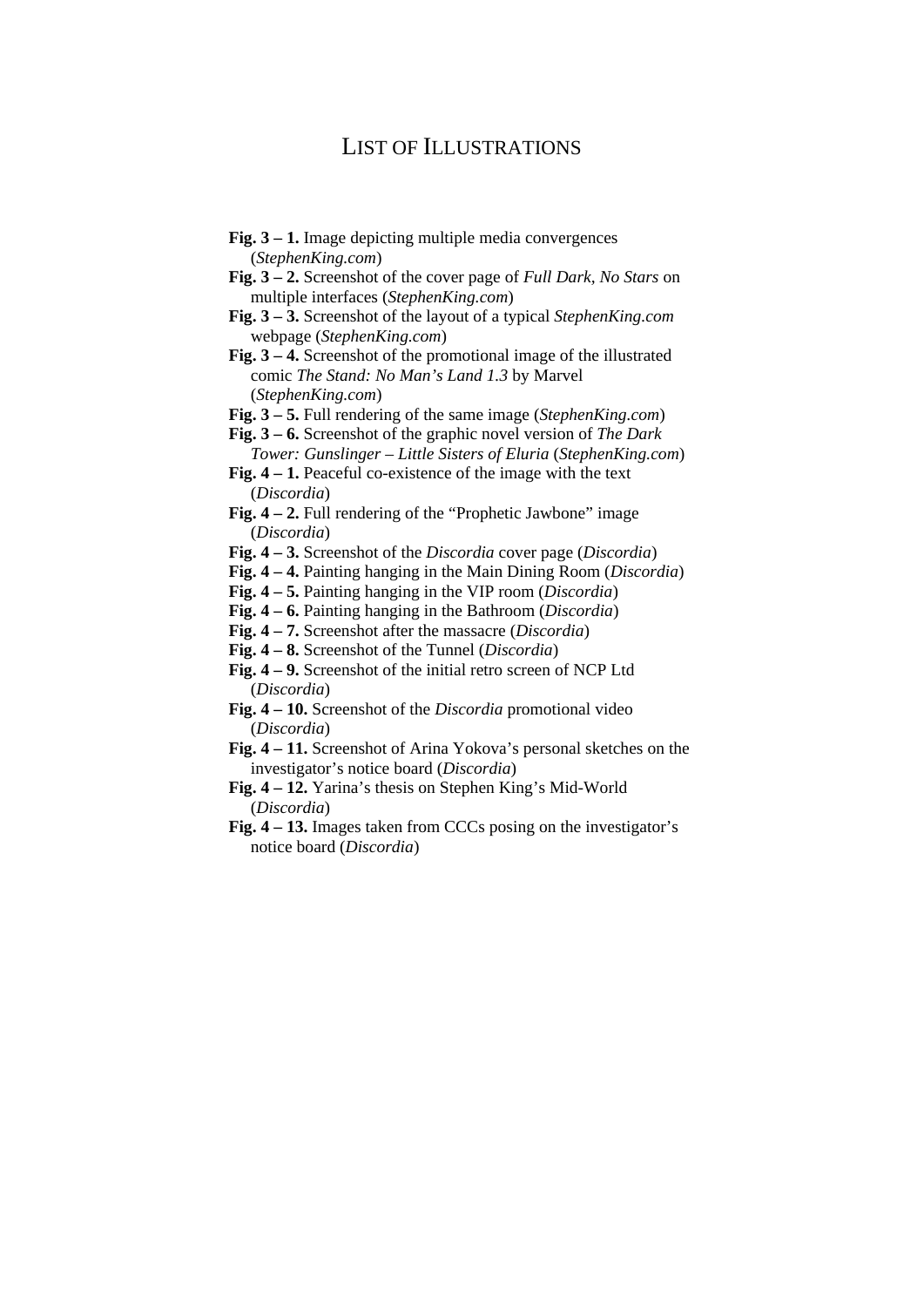- **Fig. 4 14.** Written directions before the game commences (*Discordia*)
- **Fig. 4 15.** Practicing eye-and-hand coordination in the tutorial (*Discordia*)
- **Fig. 4 16.** Detailed visual depiction of the Dixie Pig (*Discordia*)
- **Fig. 4 17.** Screenshot of all *The Dark Tower* jackets in *The Dark Tower* official website (*StephenKing.com*)
- **Fig. 4 18.** Screenshot of the "Glossary section" in *The Dark Tower* website (*StephenKing.com*)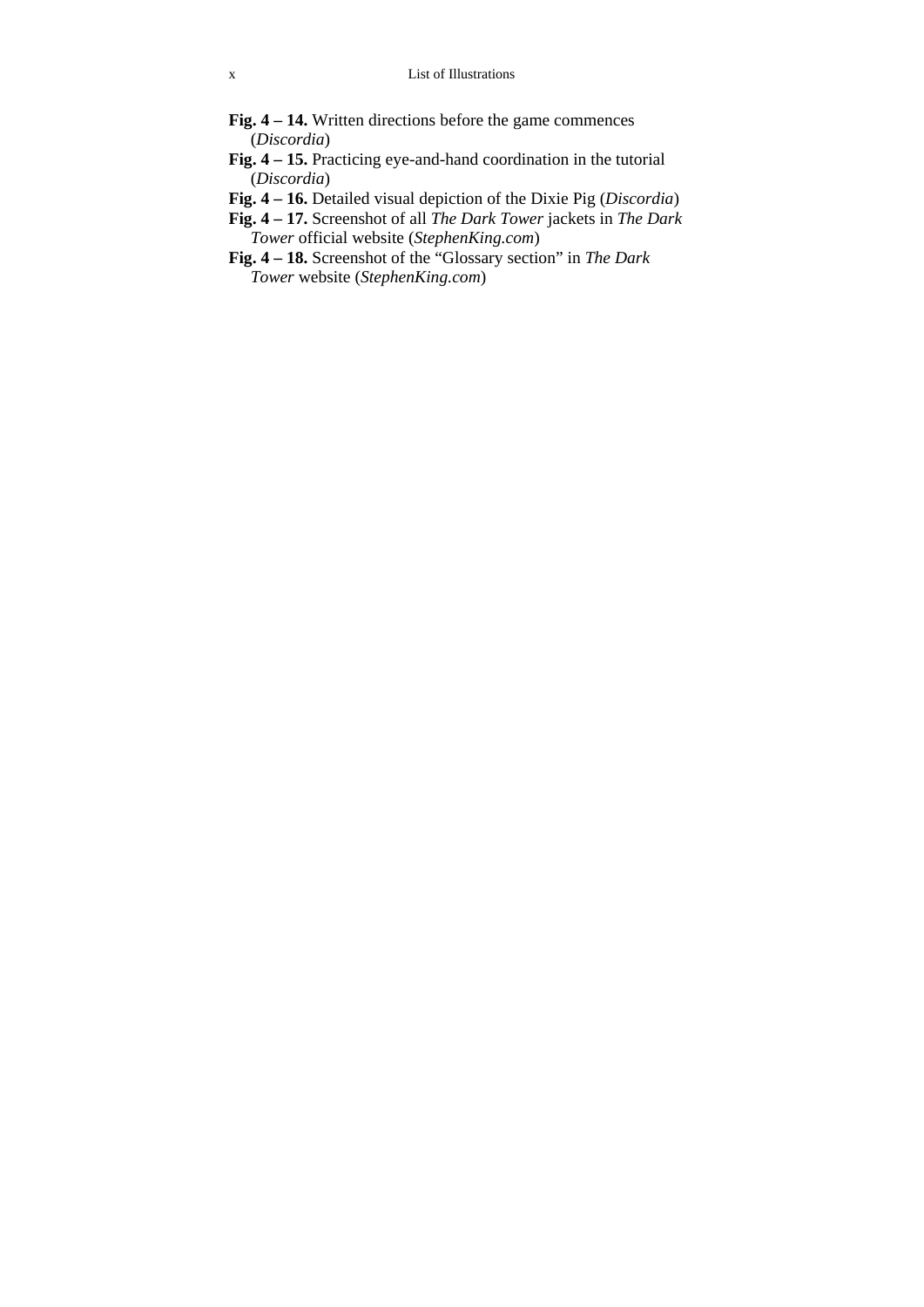# **PREFACE**

*Stephen King in the New Millennium: Gothic Mediations on New Writing Materialities* undertakes to investigate the connections between textuality and technology within wider literary and sociocultural contexts. It explores the various implications of a constantly mutating media culture with regard to Stephen King's twenty-first century popular production that flourishes both in print and in electronic environments. For this reason, it undertakes a systematic study of the literary and technological convergences that have emerged from the digital revolution in the late twentieth century.

In an effort to revise traditional theories of horror writing, I highlight King's literary departures and media shifts that have contributed to the re-invention of his writing craft. This book examines the diverse effects of King's media turn on writing and reading practices as well as on authorial roles and intentions. Focusing on both the potentials and constraints of electronic media in relation to both the content and form of King's fictional works, I explore the different types of relationships that bind King's authorial team and active audiences in the formation of an amplified literary experience within the context of present participatory culture and under the pressures of an insatiable entertainment industry.

In this book, I focus on a selection of King's printed novels and enovellas of the twenty-first century, such as *Lisey's Story* (2006), *Duma Key* (2008) and *UR* (2009). I also examine *Discordia* (2009), King's online interactive computer experience, as well as other electronic projects King creates for his readers on his official website (*StephenKing.com*). I aim at explaining the dynamic relations that arise and the new possibilities that open up with King's authorial practices and his oscillation among different expressive modes and writing textualities. I depend on Narratology, New Media and Videogame Studies for the formation of an enhanced literary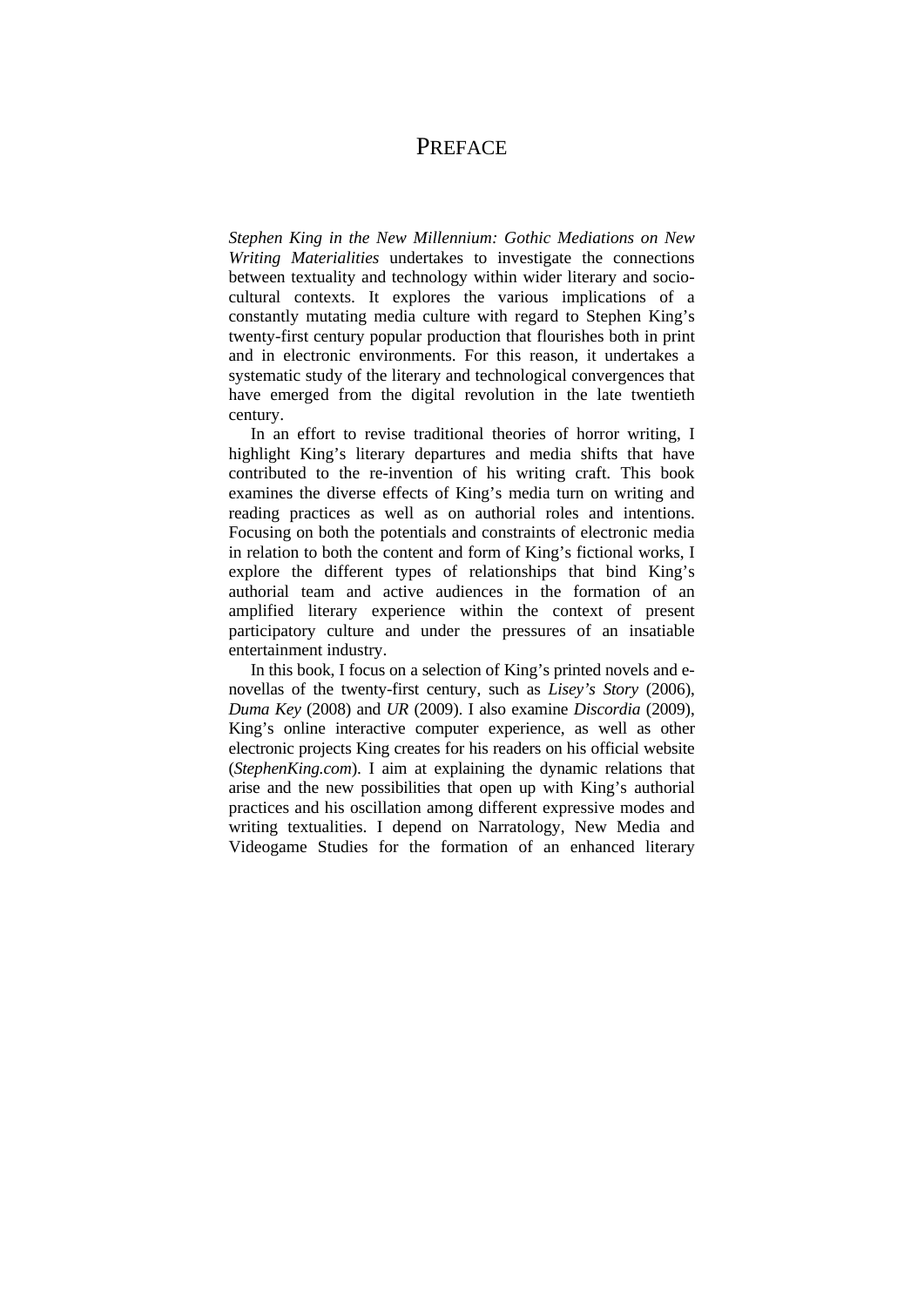theoretical context. My intention is to facilitate the understanding among different disciplines and to contribute to a constructive dialogue among variable discourses, regarding popular fiction, popular writers and constant readers in an electronically-mediated world.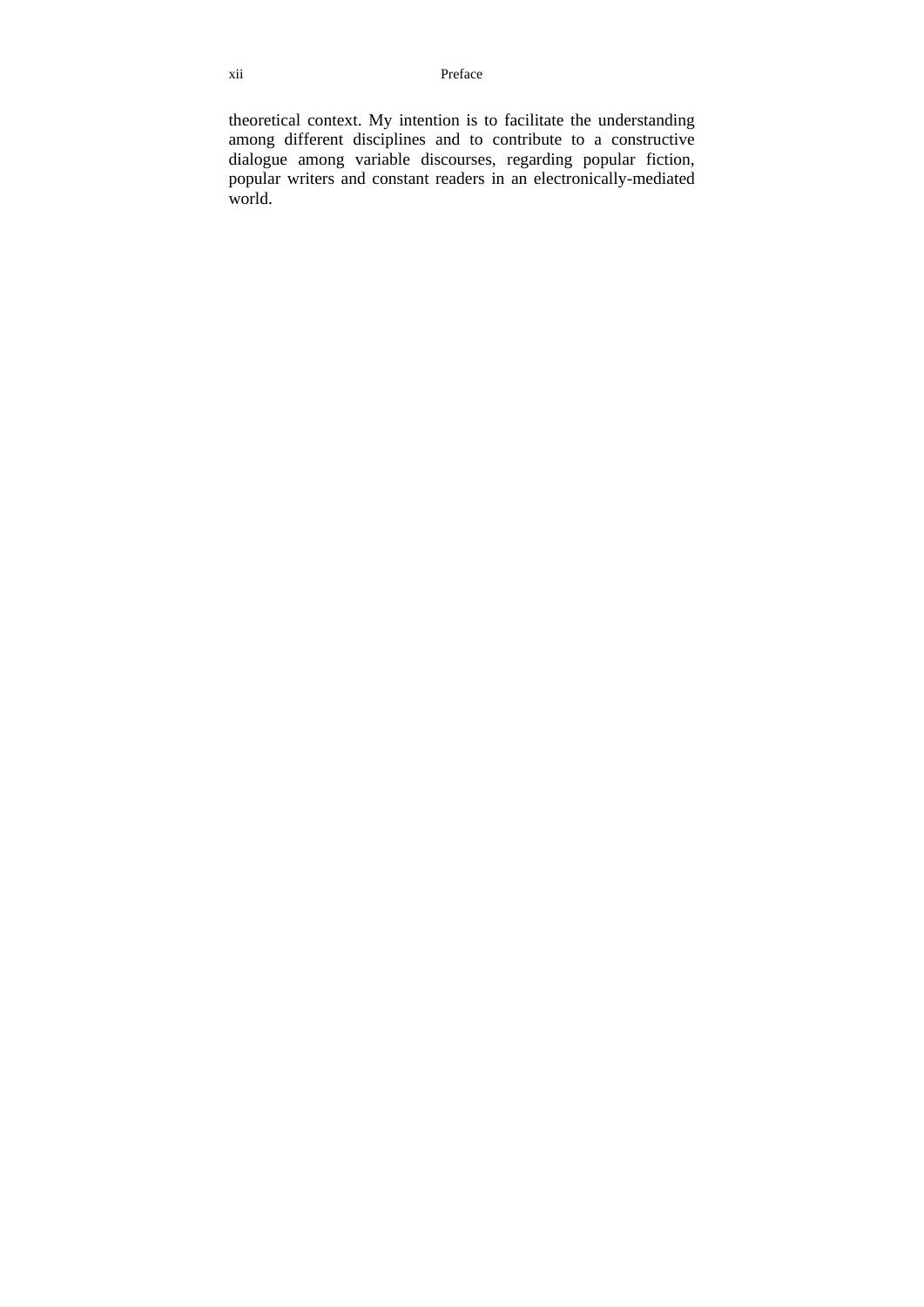### ACKNOWLEDGEMENTS

During the years I have spent working on this book I have been employed as an English educator at all levels of Education, also offering my assistance in the teaching of undergraduate and postgraduate courses. My teaching responsibilities did not make me stray a long way from my prime point of focus. On the contrary, the interdisciplinarity of my research interests in tandem with educational practice have both contributed to the development and maturing of this exciting project in digital mediation.

I am grateful to all my teachers and colleagues who have commented on this work and challenged my ideas. They have contributed to my understanding of the ever-evolving new media culture and helped me formulate my arguments. First and foremost, I would like to thank Dr. Tatiani G. Rapatzikou for showing me the way. The support and inspiration she has offered open-handedly have helped me immensely. I am thankful to Dr. Michalis Kokonis and Dr. Domna Pastourmatzi for their constructive interventions. And I will be forever indebted to Professor Michael Joyce's inspiring lectures for the "Problematics Seminars," organized by the Department of American Studies (AUTh) in 2010. My ideas of authorship in digital environments took an interesting shift right there and then.

Thanks to Brian Stark, the graphics designer and active member of Stephen King's authorial team, who has helped me understand the intricate workings in King's fictional, virtual and real world. I am also thankful to the Administrators of King's Message Board for their immediate responses to my queries and requests.

An early version of the section "Stephen King's New Paradigm: *Discordia* between Narratology and Cinematography" appears in *Writing Technologies*, the online journal of the Nottingham Trent University. Many thanks to the editors who have also helped shape this body of work.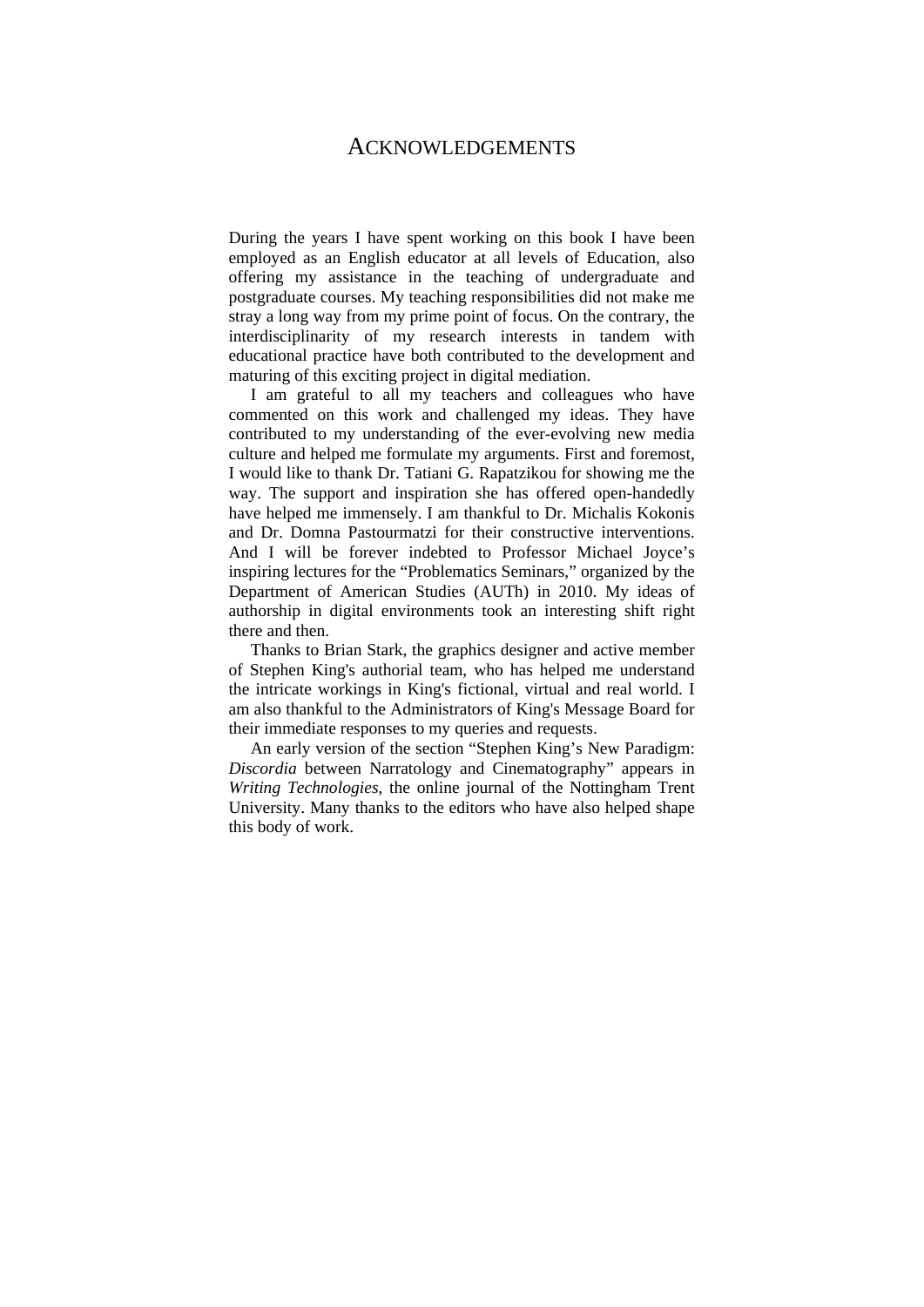I cannot forget all the MM Group devotees for their cheerful support and feedback. Knowing they were there has meant a lot.

The greatest thank you is for my loving husband Dejan, who has always stood by me and supported my endeavors.

I also want to thank my dearest children Tommy and Nick, who have waited patiently and hugged most affectionately.

Last but not least, I want to thank my parents who have supported me in every way possible. Their love has meant the world to me.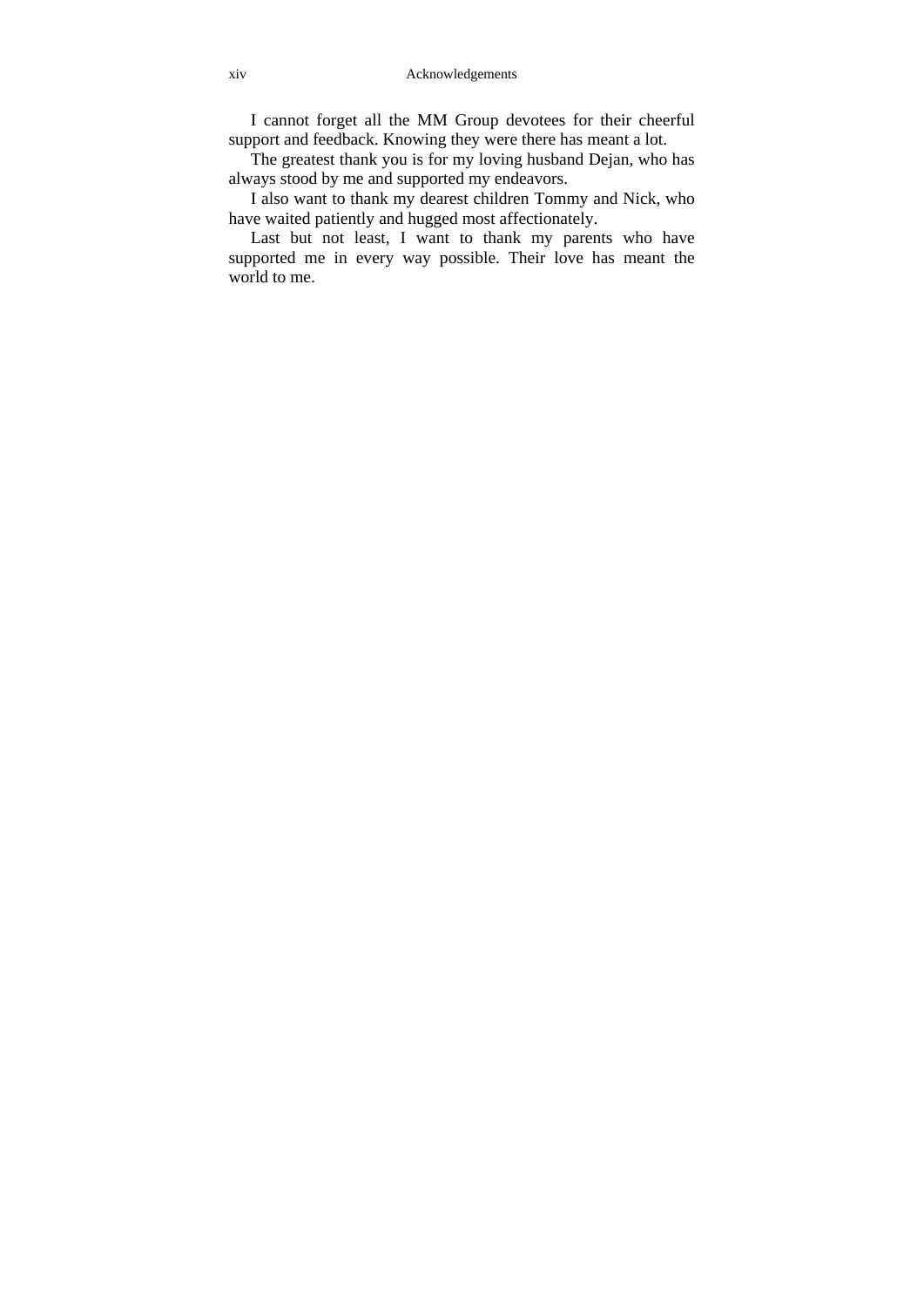# **INTRODUCTION**

The intrusion of computational technologies in the infrastructure of developed Western societies since the 1990s has led to the gradual digitization of all types of information at all levels of organized institutional practice. We detect a staggering increase of human interaction with electronic media, used as vehicles for access to and distribution of diverse media content. Also noteworthy is the increasing tendency towards the active participation in the creation and distribution of this new media content. Bearing in mind these developments, *Stephen King in the New Millennium: Gothic Mediations on New Writing Materialities* commences an investigation into the technological, literary and cultural intricacies that have affected the recent writing endeavors and commercial policies of Stephen King, the hugely popular American horror writer. By using as primary sources several of his popular works, published after the turn of the twenty-first century, I undertake the task to theorize about the irreversible effects of the new media revolution on popular fiction writing and reading practices, carried out by the writer and his audience respectively.

The updated entry in the fourth edition of *The Concise Oxford Companion to English Literature* under the name of Stephen King writes:

American horror and fantasy writer, born in Maine, the location for much of his fiction. Initially, after *Carrie* (1974), he wrote as Richard Bachman—a clash of identities exploited in *The Dark Half* (1989). In *The Stand* (1978; as miniseries by Marvel Comics 2008—) he shows ordinary Americans in physical and metaphysical confrontation; other themes include relationships between writers and audiences (*Misery*, 1987), and childhood friendships (*The Body*, 1982, filmed as *Stand by Me*, 1986) [. . .]. King has subsequently published some works solely in digital format, for example *The Plant* (2000, serialized online) and *Ur* (2009, for Amazon Kindle ebook reader). (385)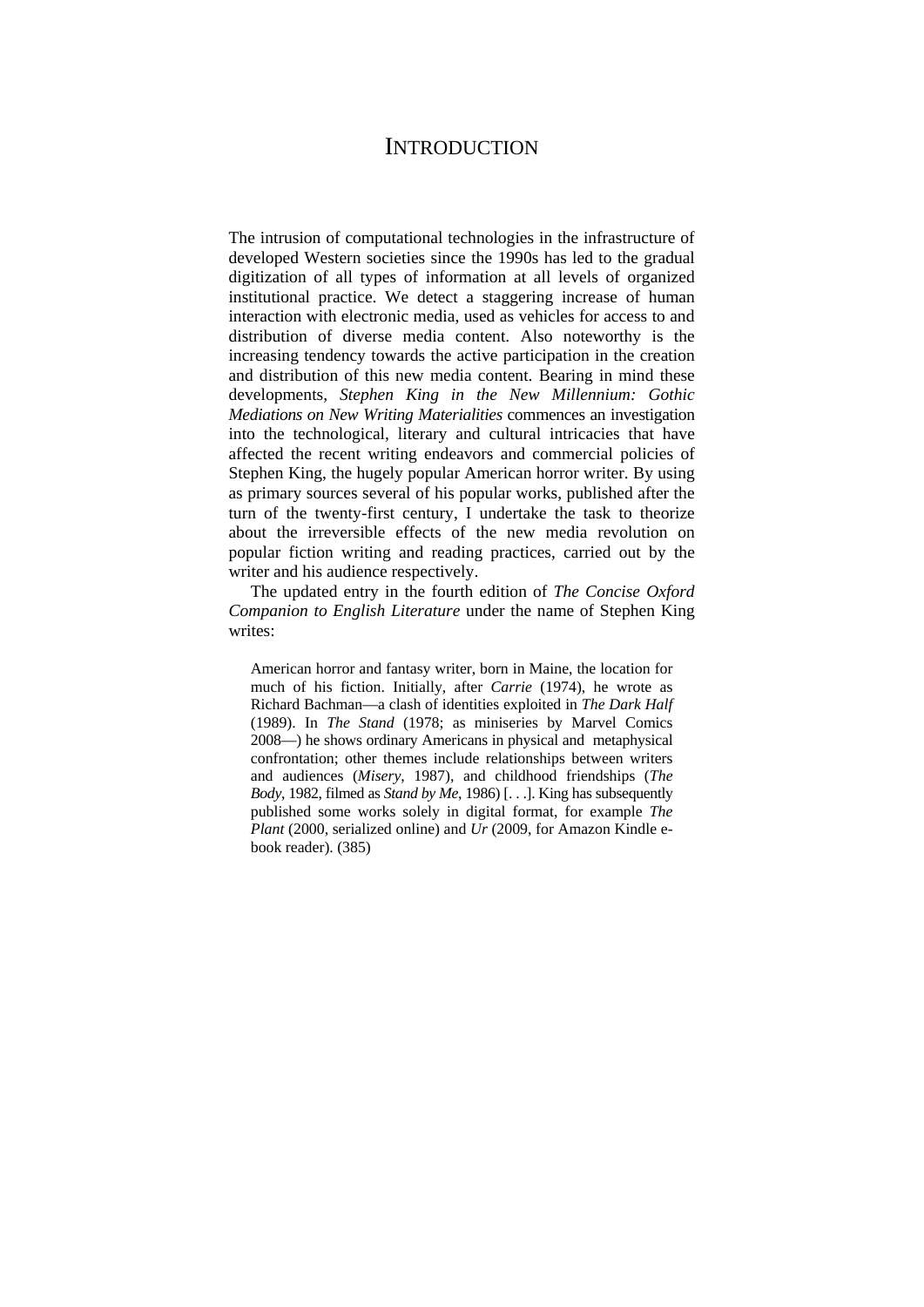By choosing to move beyond the conventional categorizations of King as a horror and fantasy writer, I examine King's works and media presence from the turn of the twenty-first century onwards. I argue that his experimentations with literary traditions and writing formats in print and online environments account for both his redefinition as a writer and the re-invention of his craft. They can also explain his immense popularity. By approaching his writing techniques from a completely new perspective, my aim is to highlight the need for a transition from a conventional theory of popular fiction writing to a technologically and culturally informed one. To this end, I mark out the terrain where a fruitful dialog between different discourses can commence.

In a constantly mutating media landscape, Henry Jenkins is a media theorist who has been studying the multiple effects of new media on contemporary popular culture in relation to its participating agents (the producers and the consumers of media content). In *Confronting the Challenges of Participatory Culture: Media Education for the 21st Century* (2009), Jenkins defines participatory culture as one "with relatively low barriers to artistic expression and civic engagement, strong support for creating and sharing creations, and some type of informal mentorship whereby experienced participants pass along knowledge to novices. In a participatory culture, members also believe their contributions matter and feel some degree of social connection with one another" (xi). His words summarize the essence of a new electronic culture that regards its members as active participants in education and in other novel experiences, such as the creation and dissemination of information and artistic expression.

Concerning literary developments, the challenges of the electronic era have resulted in a sea of changes in authorial practices. A new writing reality has sprung from the new roles allocated to writers and readers of diverse texts while, as N. Katherine Hayles states, "texts [are considered to be] embodied entities" ("Print is Flat, Code is Deep" 67), acquiring a life, an existence and a meaning of their own, which can be modified according to their physicality and their mode of signification. In turn, literary texts are defined by the specificities of the certain technology that carries them and are affected by the materiality of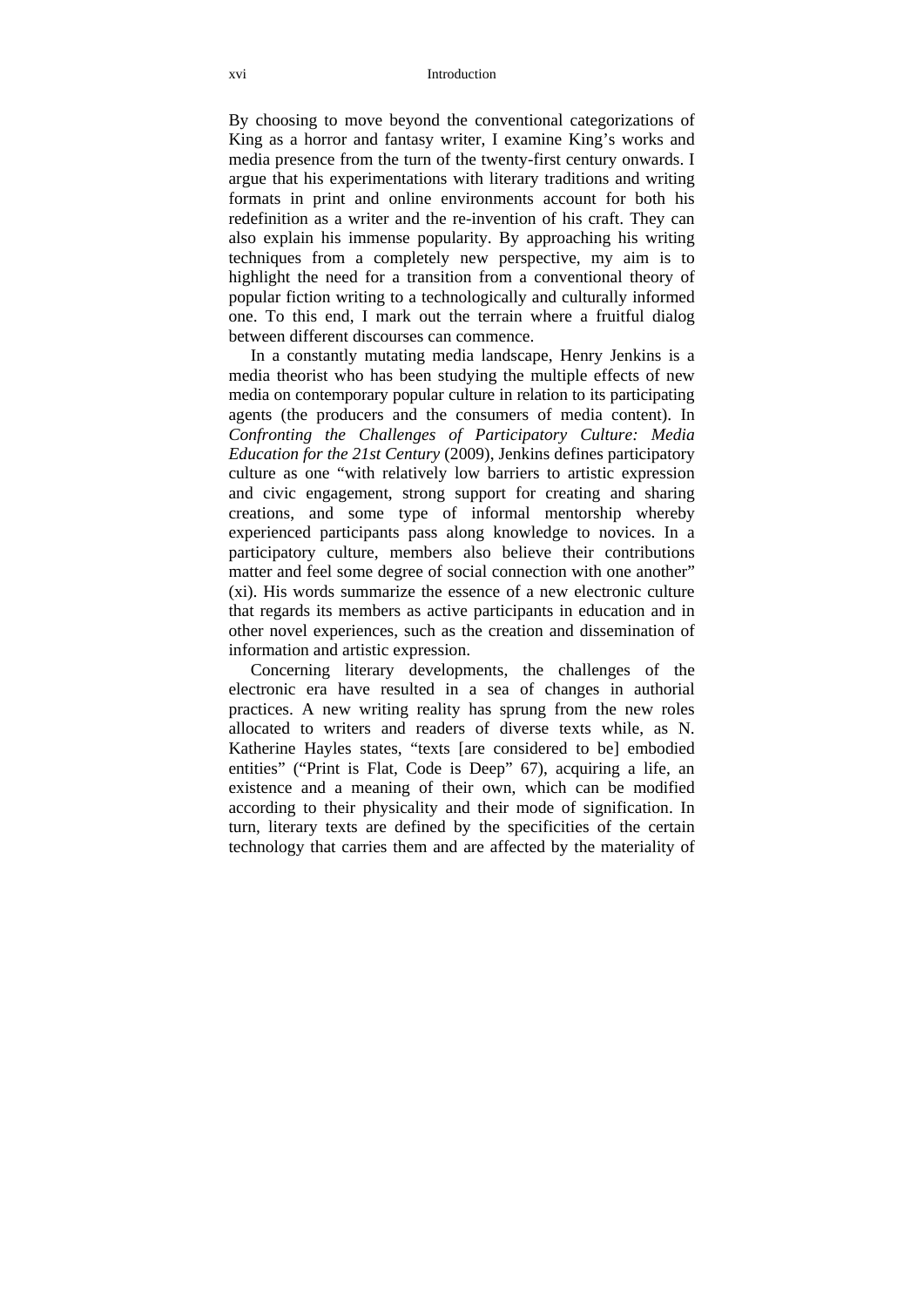the medium of expression. Thus, authors have to adjust their narrative structures and schemata accordingly. Words and images appearing on new writing spaces acquire new meanings, which leap out of complex interrelations. As the importance of readers is rediscovered through the participatory roles assigned to them, all three mediating parts – writers, readers and texts – make up a new powerful unity, affected by and affecting a new media culture, which is departing from traditional formations.

The side effects of this digital saturation have created the need for a repositioning in recent popular cultural studies. By espousing the term "popular," I accept two dominant interpretations and aim to underscore their latest manifestations. On the one hand, "popular" is connected with folk power and the stories that emphasize the power of people to create literature for people. As such, the term acquires new extensions and adaptations within the present participatory culture, which allows the shift of focus from readers' reception of literature and art to their active participation in them. On the other hand, "popular" connotes mass-consumption, corporatized profit and standardization as a result of technological dominance. It is determined by the powerful corporations of brand, which regard commercial profit as the primary variable that drives the production of popular cultural products.

The diversification in the means of enunciation, production and dissemination after the introduction of film, television, video and, lately, new media technologies has promoted cultural plurality and the democratization of products, bringing them closer to the recipients. The free flow of online information has also democratized social media and eradicated all barriers. This has led to a new consumer consciousness, which book and entertainment industries hope to formulate and manipulate. In the new media culture, control over cultural spaces has meant the relocation of power among traditions, genres and technologies; as a result, new correlations, hierarchies and structures characterize institutions, education and the entertainment industries. Thus, there is a need to redirect literary and cultural studies and redefine the roles of both authors and readers in contemporary Western culture in order to fully appreciate the consequences of an already maturing electronic age.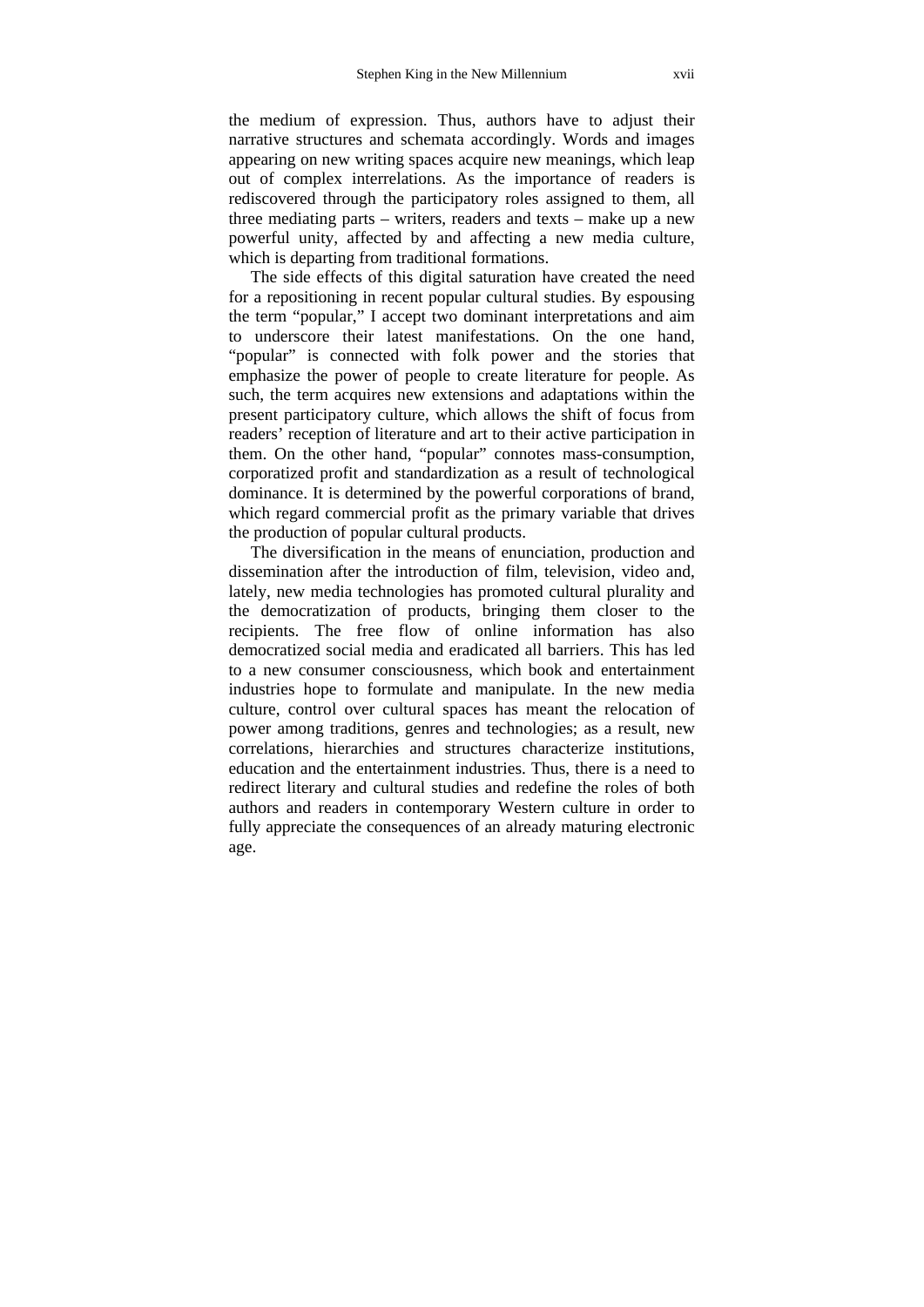The origins of a media turn in literary studies can be traced in the early 1960s to Theodor H. Nelson's Xanadu Project, which proposed the creation of a storage system that could support the "'true' structure of texts" being all part of a "[l]iterature [seen as] an ongoing system of interconnecting documents" ("Proposal for a Universal Electronic Publishing System and Archive" 445). Nelson explains how "[l]inkage structure between documents forms a flux of invisible threads and rubber bands that hold the thoughts together" (446). His conception of the hypertext as a computerbased system, which would enable the flexible connection among ideas, lay the foundation for the electronic organization of information. At around the same time, Marshall McLuhan's views on media technologies are expressed in his work, *Understanding Media: The Extensions of Man* (1964), where he speaks of the supremacy of the materiality of the medium over the content it transmits as it affects the human sensorium and people's perception of the world. Since the early 1990s, the World Wide Web and the new digital platforms have provided new spaces for diverse corporate and individual creative activity.

As media and content correlate, affecting human activity and perception, multiple convergences have been underway; the convergence of fiction writing with digital technology constitutes the focal point in this investigation. "Convergence" is a key notion coined by Jenkins. It describes the complex workings within this emergent new media culture. For Jenkins, "convergence [entails] the flow of content across multiple media platforms, the cooperation between multiple media industries, and the migratory behavior of media audiences who will go almost anywhere in search of the kinds of entertainment experiences they want" (*Convergence* 2). The latest technological applications, directed by strict marketing laws, have affected writing techniques and practices while also creating fertile ground for the redefinition of literature. Therefore, taking technological, cultural and literary parameters into account, it has been my primary concern to investigate the interaction of digital media with literary tradition and focus on both the creative potentials of this convergence and the constraints of particular media.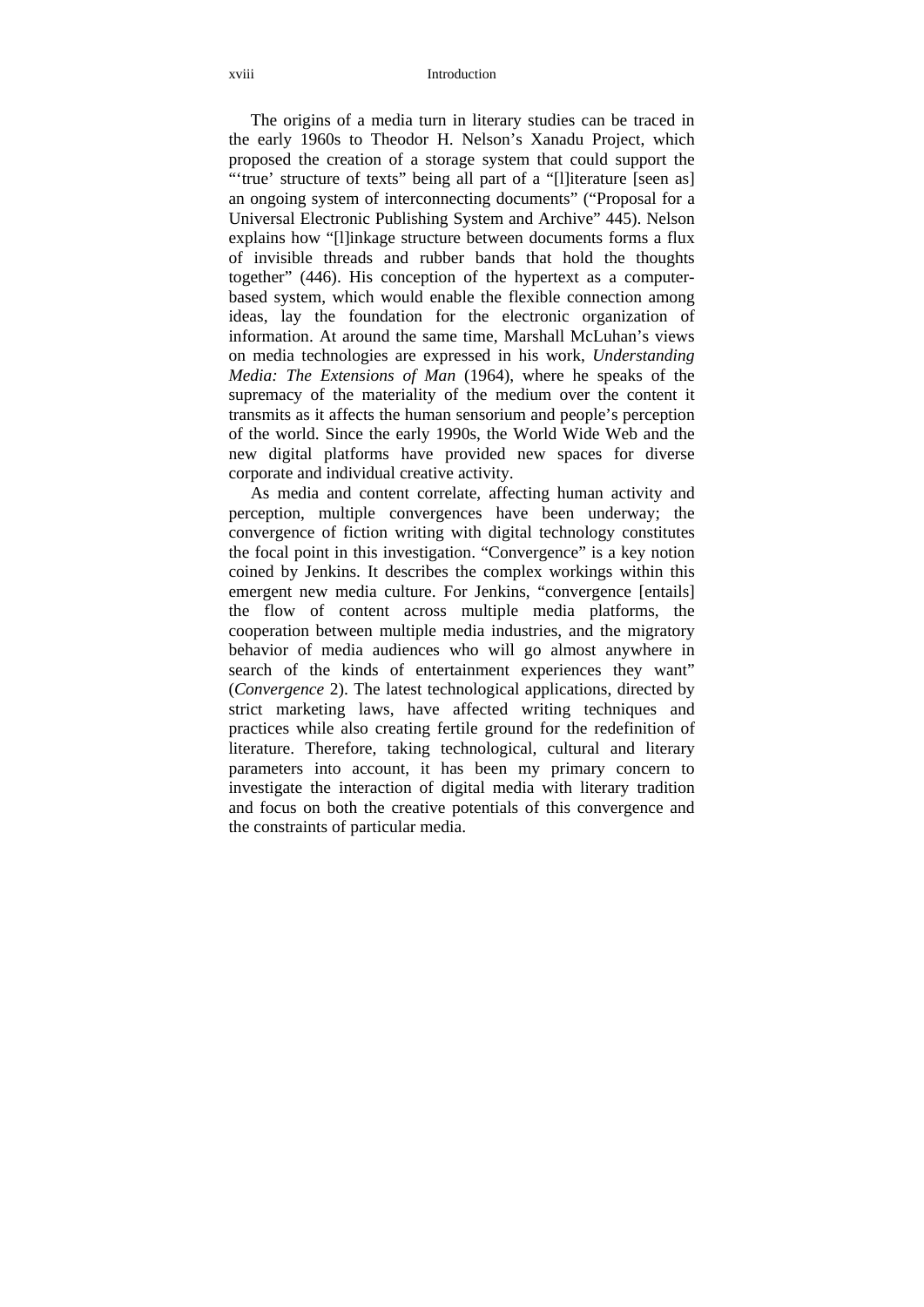Due to new media shifts at the start of the twenty-first century, popular artists have had to reconsider their roles and potentials. Even though they often manage to achieve financial success and evanescent popularity, due to the visibility that mass media generously offer, the literariness of their works is frequently questioned. What used to constitute qualified fiction writing in the twentieth century in America must now adjust itself to recent technological developments and live up to the expectations of an ever-growing and fast-mutating reading public. Moreover, the proliferation of "transmedia storytelling" practices, which imply "a transmedia story [which] unfolds across multiple media platforms with each new text making a distinctive and valuable contribution to the whole" (*Convergence* 95 – 96), has changed the rules of production in the book and entertainment industry. Writers and publishers have had to come to terms with an evolving reality and the needs of contemporary markets. So, another question that is immediately raised pertains to the qualities that make a writer stand out in contemporary cultural and technological contexts.

Such considerations regarding qualitative fiction writing become particularly complex when it comes to King's case. One of the topselling contemporary American popular writers for over four decades, he has had to meet the challenges posed by the new electronic era in order to remain competitive. Although his printed books and latest contributions to mass and new digital media have had tremendous commercial success, he has frequently received negative criticism for his writing techniques and marketing choices; his literary work has been subject to both positive and negative critical analyses by the academia. For instance, despite King's long list of book awards and nominations,<sup>1</sup> some of King's harshest critique comes from S. T. Joshi, a novelist and reviewer of fantasy fiction, who regards most of King's best-known works as bloated, unconvincing and "susceptible to influence from film" ("Mavens of Horror: Stephen King and Dean Koontz" 225). Furthermore, Harold Bloom "does not [consider King] to be a borderline literary

 $\overline{a}$ 

<sup>1</sup> An extensive list of Stephen King's most noteworthy awards and nominations can be accessed in his official website *StephenKing.com*  under the title "Awards and Nominations."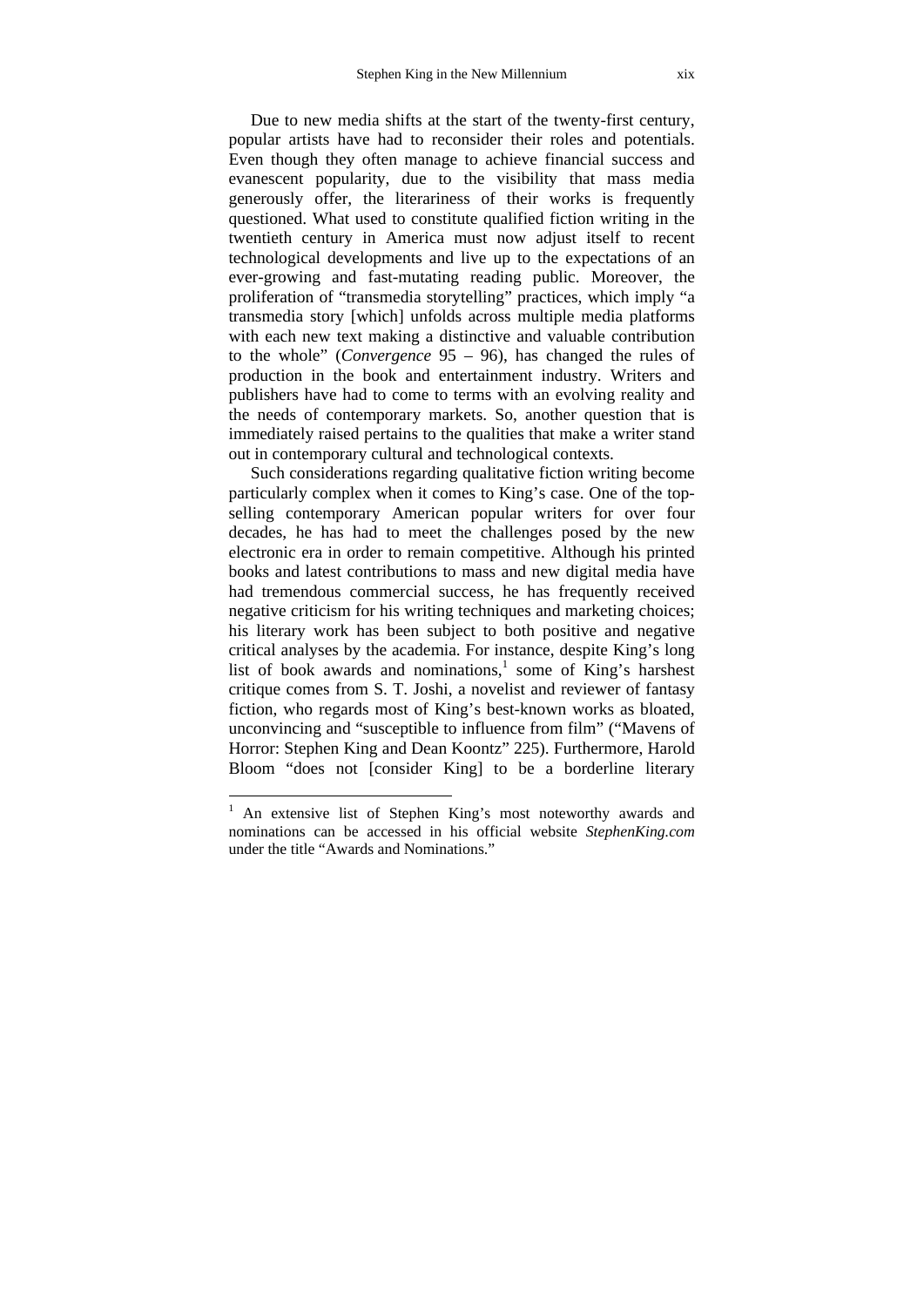phenomenon." Bloom sees King as being "consonant with our age of virtual reality" (1), merely a by-product and supporter of contemporary visual and electronic culture. Such commentaries have served as a springboard for my investigation into King's latest writing and marketing practices in the twenty-first century<sup>2</sup> so that a transition from conventional positions in criticism can be achieved. By approaching discussions concerning King's literary practices from a new direction, this book challenges the generalizations that maintain the literary canon and sustain the imaginary binary between high and low culture. Actually, it investigates King's phenomenal success in the context of contemporary literary production by taking into consideration the changing cultural, technological and marketing parameters that have redefined his writing at the turn of the new millennium.

Specifically, King's prolific writing career commenced long before the age of the World Wide Web. He has displayed his writing resourcefulness since the  $1970s<sup>3</sup>$  with the production of a diverse array of literary works that deny closure; they keep on bifurcating, providing material to film and TV producers and to his authorial team for further experimentations. A long list of King's film and TV adaptations is provided in the "Library" section in his official webpage *StephenKing.com*. What is more, Mark Browning's focused study, *Stephen King on the Big Screen* (2009), scrutinizes a great selection of King's works – which have inspired film directors – and tries to explain the reasons film adaptations of his novels are very often doomed to fail. Kevin Quigley's *Wetware: On the Digital Frontline with Stephen King* (2011) provides a byno-means exhaustive record of King's publishing experiments with technology. Yet, in as few as forty-one pages, $4$  it helps readers form

 2 The publication of King's first e-book *Riding the Bullet* (2000) is acknowledged as the first major turning point in his writing career.

<sup>&</sup>lt;sup>3</sup> King's first published horror novel is *Carrie* (1974). Even earlier, he experimented with his writing techniques and genres, through short story contributions sold to men's magazines (such as *Cavalier*) while still at college (King, "On Becoming a Brand Name" 16 *–* 28). 4

<sup>&</sup>lt;sup>4</sup> Book length is estimated by the number of page turns on a Kindle, with special settings to closely represent a book, as explained by *Amazon.com*.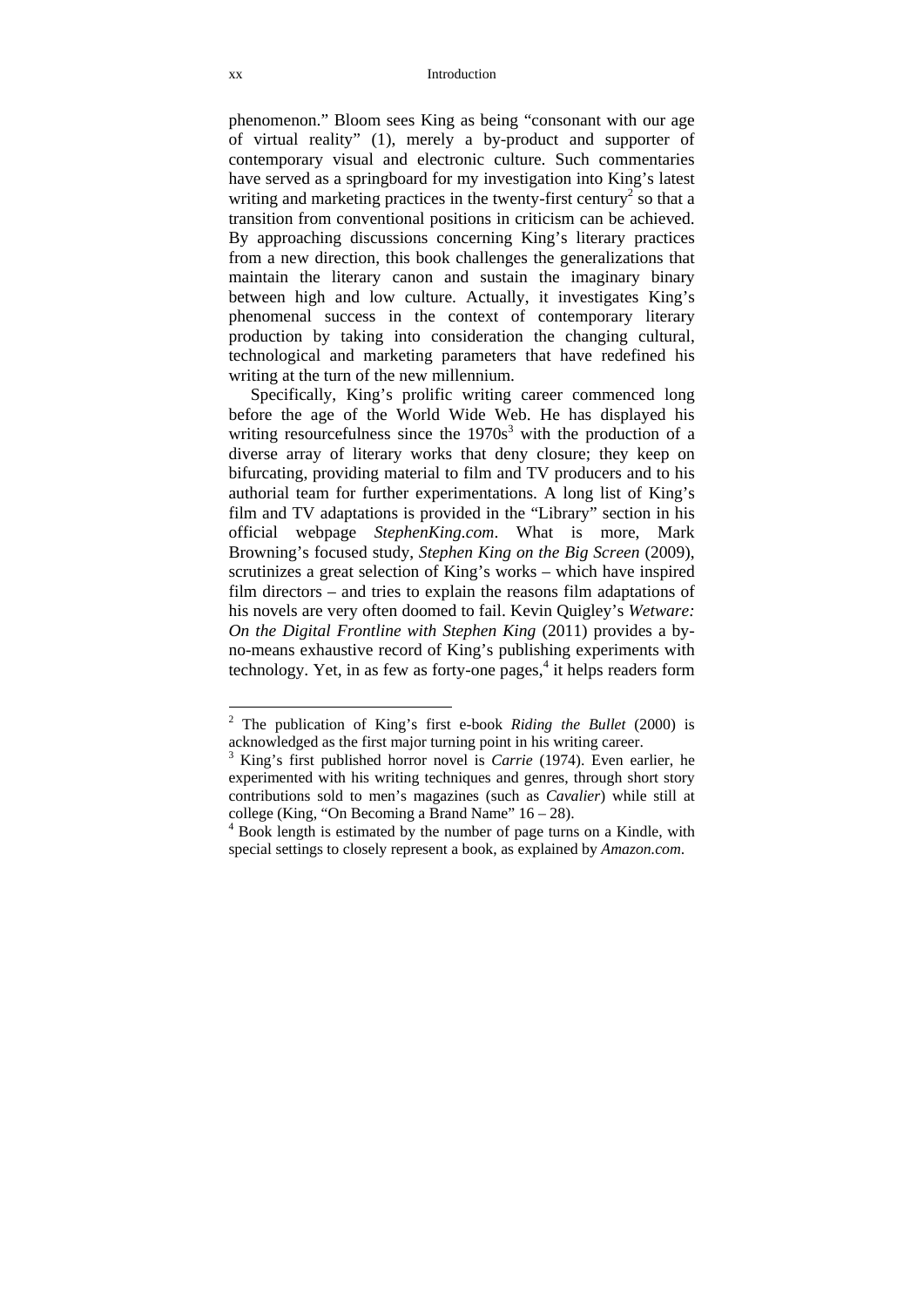an idea about King's first engagement with electronic gaming (*The Mist* PC game in 1985 and *The Dark Half* PC game in 1992) before moving to online environments. It also reminds one of his other experimentations with serial publishing, such as *The Green Mile*  book project (1996) and *The Plant* online project (2000). *Chart of Darkness* (2011) by the same writer retells the story of King's successful publishing career by focusing on the writer's chart triumphs, this time including fresher titles such as *Under the Dome*  (2009) and *Full Dark, No Stars* (2010). What differentiates *Stephen King in the New Millennium: Gothic Mediations on New Writing Materialities* from all the other projects focusing on King's authorial practices is the fact that it attempts a systematic and theoretically grounded examination of his writing techniques and prolific production in a fast-evolving world. Yet, it excludes filmic and TV productions from the onset as they have been massively discussed elsewhere. The study showcases how King manipulates information, image, sound and word for the production of a new wired culture and an online consumer consciousness. It investigates the more general cultural, economic and marketing parameters that characterize popular production in the twenty-first century. This way, King's resourcefulness is traced in his writing skills and narrative techniques; it is also located in his marketing choices as he walks on the tightrope set by the book and the entertainment markets and by his insatiable need for new writing surfaces, techniques and formulas.

 Scholars and critics have long tried to put down on paper the characteristics that make up King's writing persona. In his introduction to the essay collection, *Fear Itself: The Horror Fiction of Stephen King (1976 – 1982)* (1982), fiction writer Peter Straub enumerates the reasons for King's successful writing career. He explains that he is "a serious storyteller [who] put[s] himself wholly into his books [and] [spreads] himself throughout the book to get between the reader and the narrative" (10). Both this volume and the next collection, *Kingdom of Fear: The World of Stephen King* (1986), deal with King as the phenomenal horror genre representative who has managed to make the horror story popular again. Indebted to literary traditions, he has never turned his back on his predecessors and literary fathers. As the essays reveal, after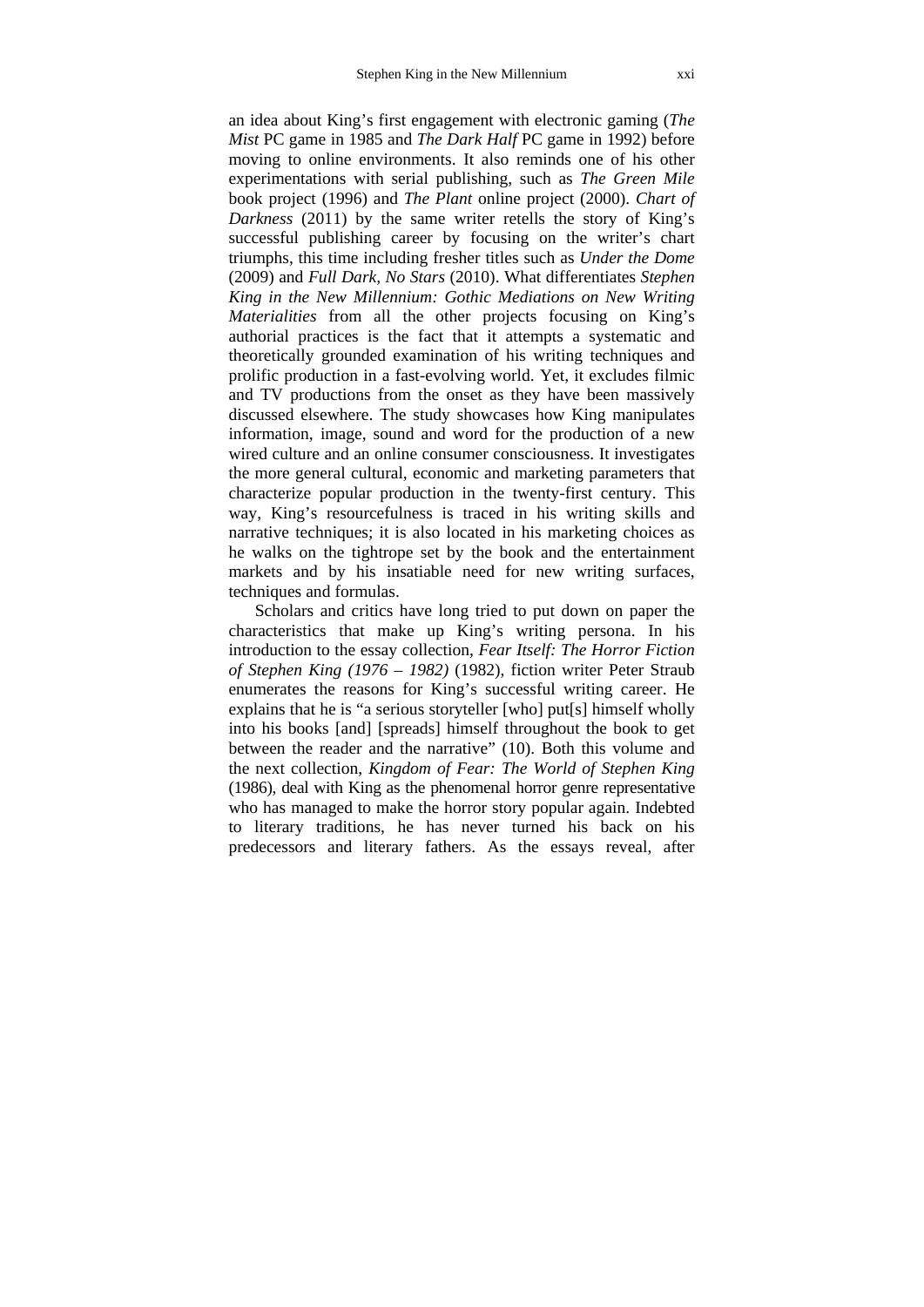respectfully waving at his forefathers, such as Edgar Allan Poe, H. P. Lovecraft, Robert Bloch and Richard Matheson among many others, King has managed to revitalize the genre by getting rid of all the bankrupt elements, thus giving his writings a new twist.<sup>5</sup>

Being influenced by the great repository of traditional horror fiction writers of the nineteenth and twentieth centuries, King oftentimes makes his readers conscious of this fact through the mediating voice of the narrators in his stories. I choose to examine the narrations and depictions King constructs in his latest artworks. Through them, he brings archetypal fears to the fore and connects them to the present consumer society. King explains that he has manipulated childhood fears and nightmares in order to widen his marketing choices and achieve the desired recognizability. Writing about the publication of "Boogeyman," a story first sold to *Cavalier*  men's magazine in 1973 and republished in the story collection *Night Shift* (1978), he explains: "The story takes a childhood fear and saddles an adult with it; puts him back into that dreamlike world of childhood where the monsters *don't* go away when you change the channel, but crawl out and hide under the bed" ("The Horror Writer and the Ten Bears" 11, italics in original). It soon becomes obvious that King has always pushed writing and commercial tactics to extraordinary limits in his search for new means of expression and success.

King's writing production has increased amazingly since the eighties, and so has criticism about his writing techniques. His horror writing has aroused controversy about the nature and the function of the American society and family. Alexandra Heberger, in her study *The Supernatural Depiction of Modern American* 

<sup>&</sup>lt;sup>5</sup> An interesting study of weird fiction production since H. P. Lovecraft's time and the 1970s, as a by-product of mainstream horror fiction, is attempted by S. T. Joshi in *The Modern Weird Tale: A Critique of Horror Fiction* (2001)*.* Joshi marks the path of the weird fiction genre and its deterioration as "a spectacularly marketable phenomenon" (1)*.* In particular, in his essay "Stephen King: The King's New Clothes," he discusses King's indebtedness to Lovecraft and the genre, while cruelly criticising his writing skills, bankrupt supernatural tropes and marketing ploys in an effort to explain King's tremendous commercial success.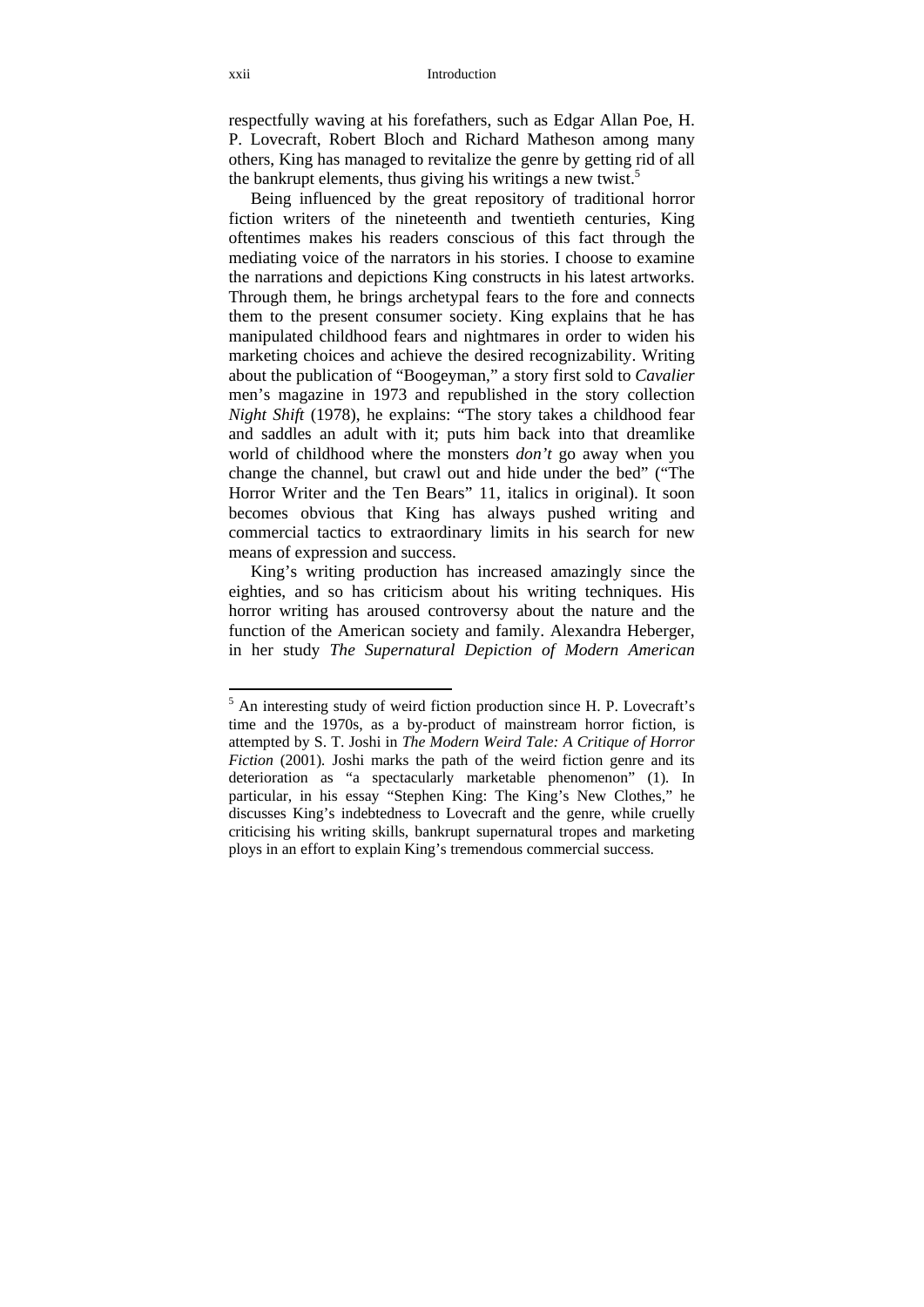*Phobias and Anxieties in the Work of Stephen King (2002), regards* his writing as a meaningful critical reflection of and insight into contemporary American society*.* As for the cruel way women are depicted in his stories, this instigates a lot of disagreement, as Karin Elizabeth Gardner discusses in her Master's Thesis, "Domestic Violence Against Women Within the Horror Literature of Stephen King" (1998). Joe M. Abbott analyzes King's fascination with the dysfunctional family unit in his work, *Family Survival: Domestic Ideology and Destructive Paternity in the Horror Fictions of Stephen King* (1994)*.* In addition, Steven Bruhm's essay, "Picture This: Stephen King's Queer Gothic," published in David Punter's edited volume *A New Companion to the Gothic* (2012), analyzes instances of queerness in King's work, equating paranoia with homosexual panic. In the hundreds of novels and short stories published by King in the last four decades and in the numerous works discussing them, the plethora of issues raised proves King's ability to sense contemporary social tensions and release them through his stories.

In an effort to highlight the technical aspect of King's inventiveness, Sharon A. Russell's *Revisiting Stephen King: A Critical Companion* (2002) takes up an analysis of the writing formulas adopted by the writer. In particular, Russell tries to explore the secret tools found in King's "toolbox" (*On Writing: A Memoir of the Craft* 104), a metaphor King maintains in his nonfiction essays*.* More importantly, Karen A. Hohne's essay, "The Power of the Spoken Word in the Works of Stephen King," provides an enlightening account of King's dialogic elements in his characters' utterances, which demonstrate a game of power relations between official knowledge and unofficial otherness.

King has always experimented with many different genres. Since the publication of *The Dark Tower I: The Gunslinger* in 1982, the first book of his best-seller, eight-volume epic work, inspired by both Robert Browning's poem "Childe Roland to the Dark Tower Came" and J. R. R. Tolkien's works, the novels in the series exemplify the successful practice of combining fantasy, mystery, science fiction, Gothic and epic. His effectual merging of different writing styles and his storytelling desire to build multiple narrative threads could justify the success of such a publishing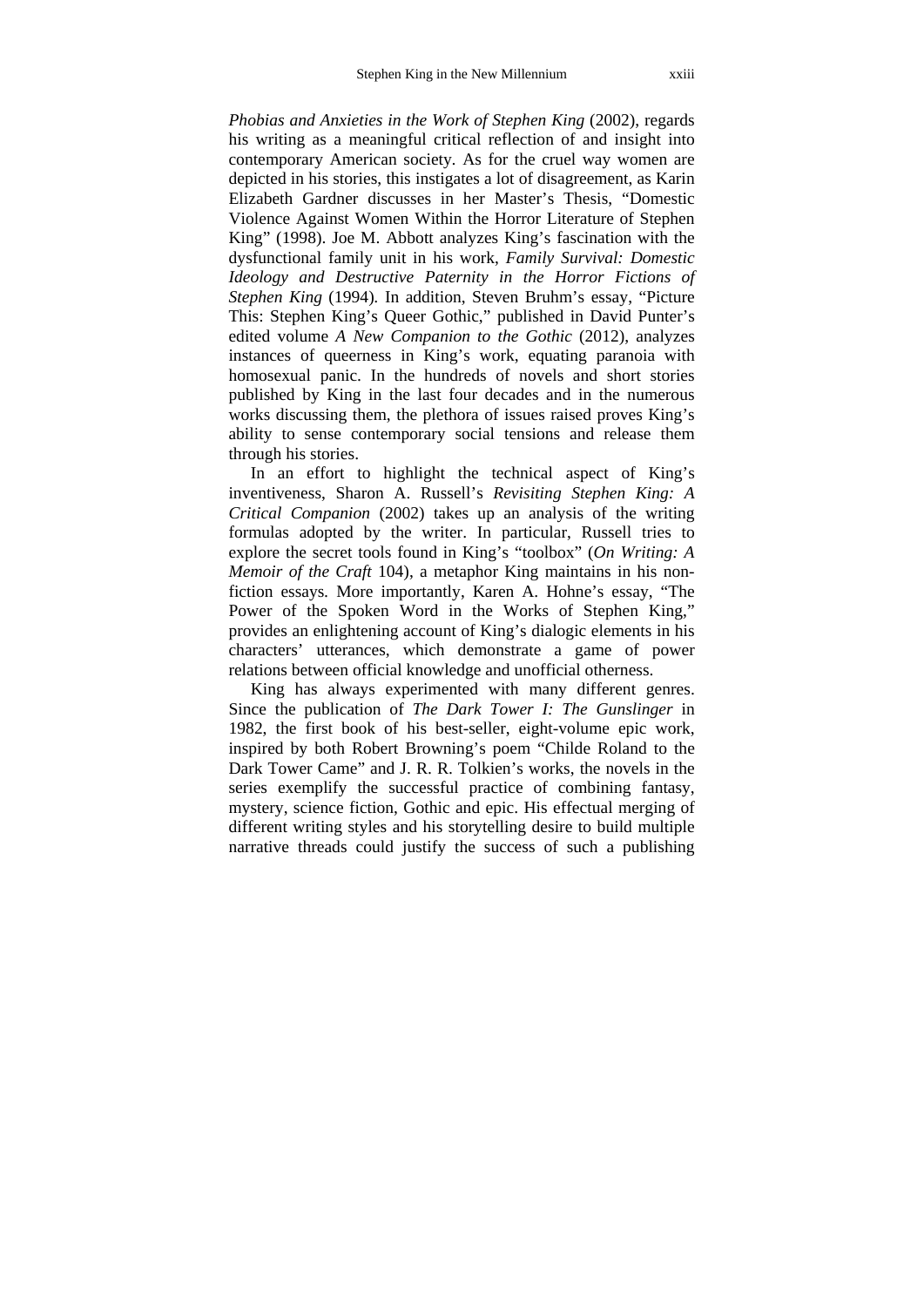endeavor. Yet, what seems to differentiate King from other popular fiction writers is his incessant search for new ways to divert from established writing as well as from publishing norms and conventions. He clings onto the strong literary tradition of horror at a time when a digital turn within the world of literary production is already evident. *Stephen King in the New Millennium: Gothic Mediations on New Writing Materialities* investigates King's writing conventions and formulas in an attempt to explore those elements that keep his readers' interest alive while also promoting high-figure sales. As the analysis of King's writing will show, his language games and his cross-genre and multi-vocal narrations are rooted within the Gothic and horror tradition. Yet, they evolve as he sets off to explore other mediums of expression.

All kinds of natural and social transgressions have been depicted in Gothic works. For Punter, the Gothic constitutes "a contested site" ("The Ghost of a History" xiii), due to its "resistance to canonization" (ix). This is evident in texts that deal with a wide array of issues, such as social divisions, political struggles and inner dilemmas.<sup>6</sup> In the early nineteenth century, an explosion in female readership is witnessed after the publication of Mary Shelley's *Frankenstein* (1818), which led to the further popularization of the genre. Since then, the genre of Gothic horror, on both sides of the Atlantic, has given shape to the fears and anxieties of its readers. In the first half of the twentieth century, it gradually moved to other literary and media forms such as the Gothic scenario in films and the Gothic drama on stage. A few examples are the classic film *Nosferatu: A Symphony of Horror*, produced in 1922, the different film and stage adaptations of *Dracula* (1897) and *Frankenstein* as well as the adaptations of Poe's works (Kermode, "The 10 Best Gothic Films")*.* So far, cinema and TV have managed to capture the excess of feelings distilled in the Gothic. For a century, their emphasis on visuality and the image has shaped the most horrid

 $\overline{a}$ 

<sup>6</sup> David Punter and Glennis Byron's *The Gothic* (2004) provides a comprehensive list of both British and American Gothic tales as well as critical analyses.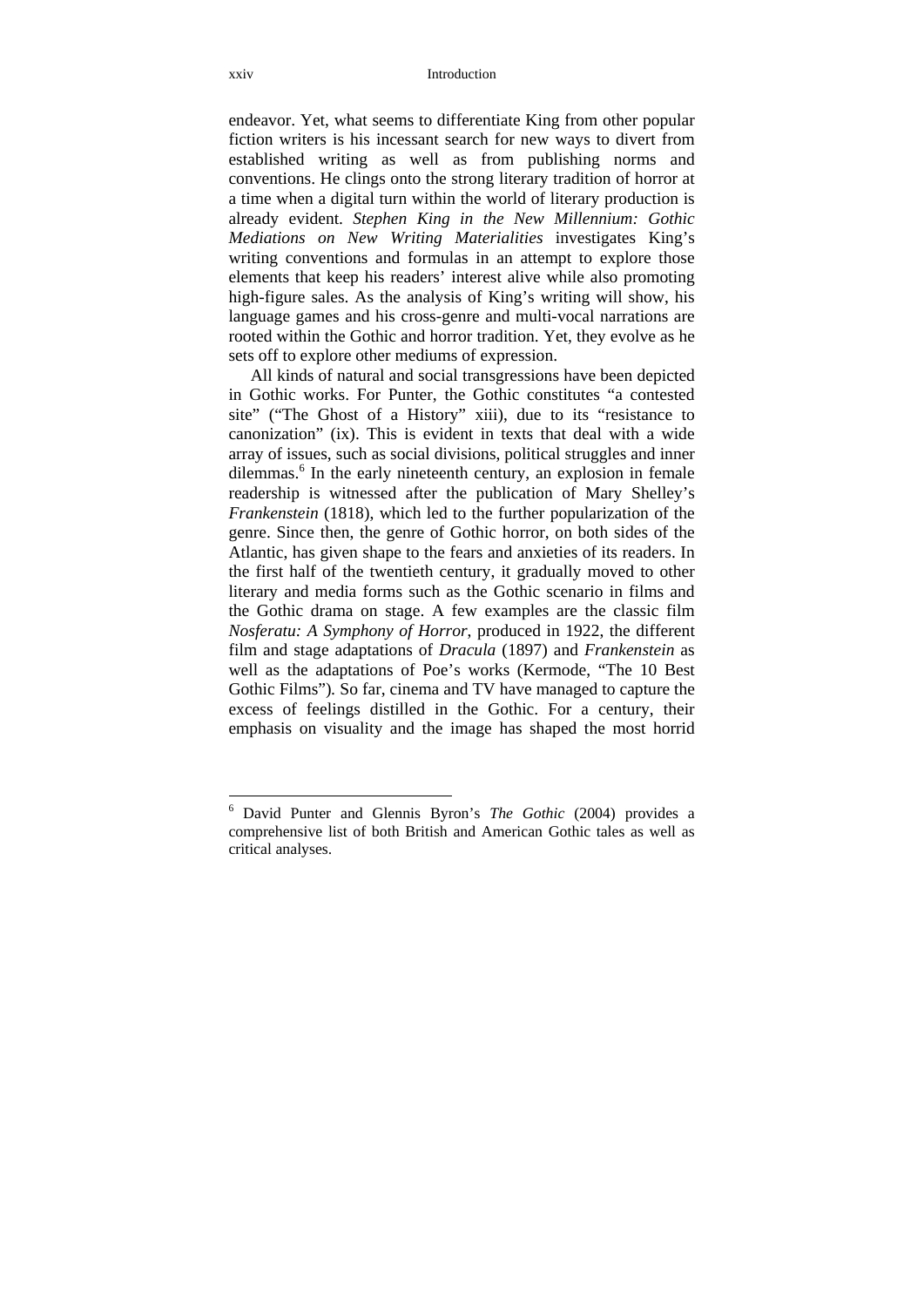fears of the intellectual mind.<sup>7</sup> However, towards the end of the twentieth century, the introduction of new media has facilitated the flourishing of the Gothic culture in other fields of cultural production, such as video games and graphic novels for young readers, feeding the entertainment industry with transmedia franchises.<sup>8</sup> It is the primary aim of this analysis to systematically study the formation of a reinvented visualized popular Gothicism, through which renewed anxieties can be expressed, as evidenced in King's latest writings.

While under the pressure of an emerging convergence culture, in which technology, literacy, tradition and commercial profit seem to be intertwined, cultural phenomena, literary products and marketing choices need to be explained anew. More specifically, the entertainment industry has been promoting specific types of literary writing and cultural products in an effort to control public taste.<sup>9</sup> Advertising, book clubs, bookstore chains and Hollywood productions are all parts of a well-organized marketing mechanism that makes the most out of popular writers and their works, ensuring at the same time that everyone gets paid. "Book-of-the Month Clubs" in the U.S.A. and the U.K. are only a few of the strategies used to shape taste in the reading public and help big conglomerates secure their existence.<sup>10</sup> The industry promotes the

1

<sup>7</sup> The two volumes of *The Literature of Terror: A History of Gothic Fictions from 1765 to the Present Day* by Punter, with first and second supplemented editions, have offered extensive accounts of definitive perceptions of the Gothic genre, ranging from the Romantics to examples of contemporary American Gothic.

<sup>&</sup>lt;sup>8</sup> Gothic depictions have flourished in videogames, such as the series *Gothic* (2001) by Piranha Bytes or *Vampire: The Masquerade*-*Bloodlines*  (2004), to name only a couple of examples in a long list of titles, while *Dracula* and *Frankenstein* have also been adapted into graphic novels.

<sup>&</sup>lt;sup>9</sup> Joe Moran, in his study *Star Authors: Literary Celebrity in America* (2000), illustrates that the seven conglomerates in the U.S.A. control production and distribution of all printed and recorded works, characterizing this kind of cooperation as "synergy" (39). 10 Beginning in 1997 and up until 2013, *BarnesandNoble.com* allowed

King's fans the space and the freedom to creatively and critically discuss plot and character creation as well as comment on the author's writing and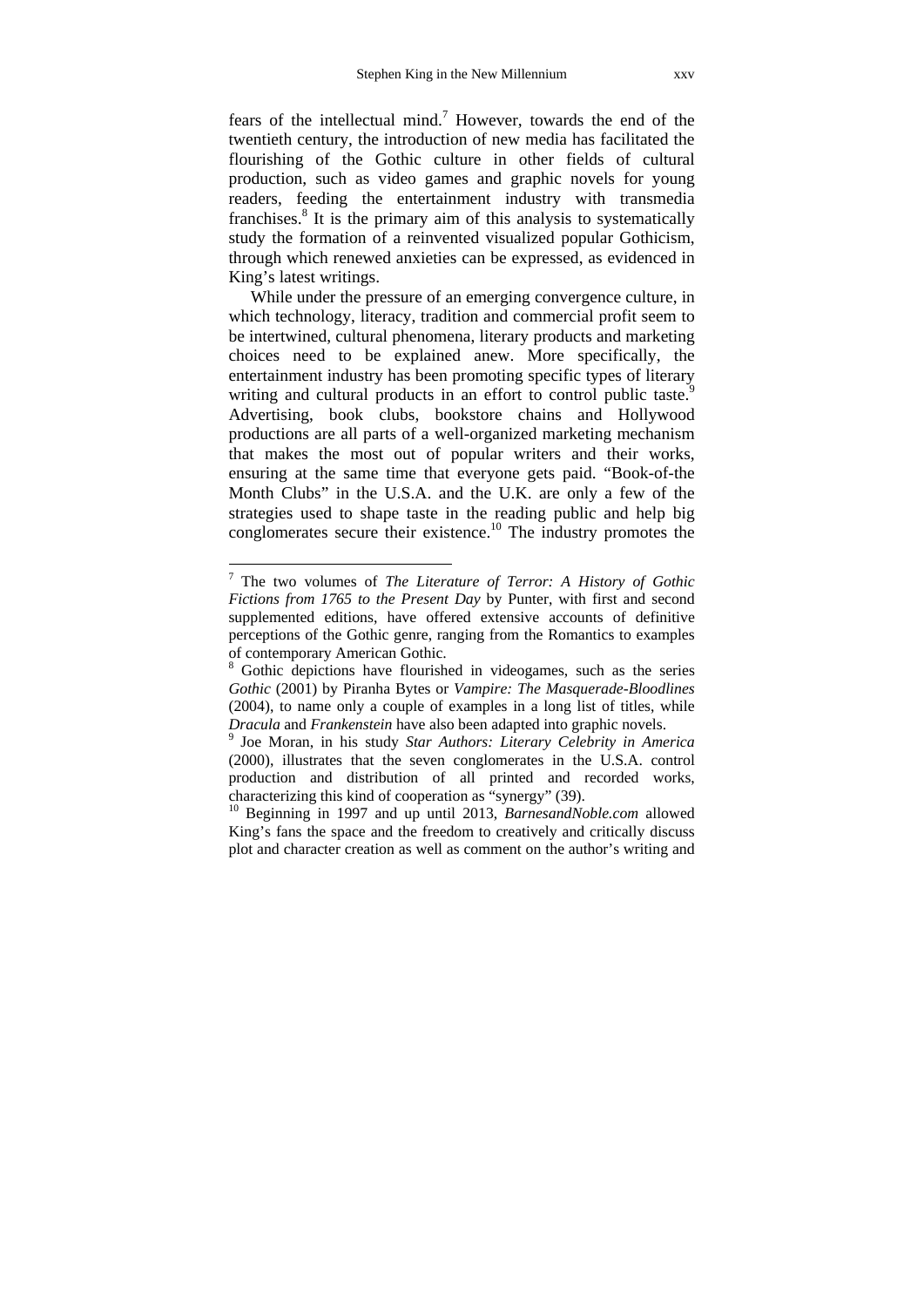role of popular authors as celebrities through marketing policies in an effort to reinforce the market. As Joe Moran puts it*,* "[i]f celebrity authors hardly rival their counterparts in film, television and popular music for column inches, they are still a significant cultural phenomenon, one well worth examining critically" (1). Critical attention not only to the literary work but also to the writer's authorial persona and to what each represents adds incremental value to both. Understandably, the marketability of the image of popular writers ensures the marketability of their products and the sustenance of the market. At the same time, Hollywood companies enjoy the profits coming from new markets, created via the adaptations of book titles into filmic productions and, recently, into new media artifacts. As soon as existing markets are exhausted, the opening up of niche markets follows. New cultural products (such as graphic novels and videogames) are coming into existence, making sure that constant consumer demand follows constant production. Moran claims that,

[t]he encroachment of market values on to literary production, while clearly having a major impact on literary celebrity, has not occurred in a vacuum—it forms part of a complicated process in which various legitimating bodies compete for cultural authority and/or commercial success, and regulate the formation of a literary star system and the shifting hierarchy of stars. (3–4)

Due to the pressures exercised by the entertainment industry, writers who wish to affect literary production have to secure their position within the industry and, at the same time, pave their way through compromise and redefinition. $^{11}$ 

 $\overline{a}$ 

marketing policies; since then this webpage has permanently been out of operation.

 $11$ <sup>11</sup> As regards film and TV productions, J. T. Caldwell analyzes policies, such as "network meddling" (198) and "'house' mode production" (199), in order to show how big film production constraints affect the directors' work and film choices. Despite dealing with a distinct market, the commentary Caldwell's study provides offers an insight into the workings of the entertainment industry and its liaise with the cultural scene.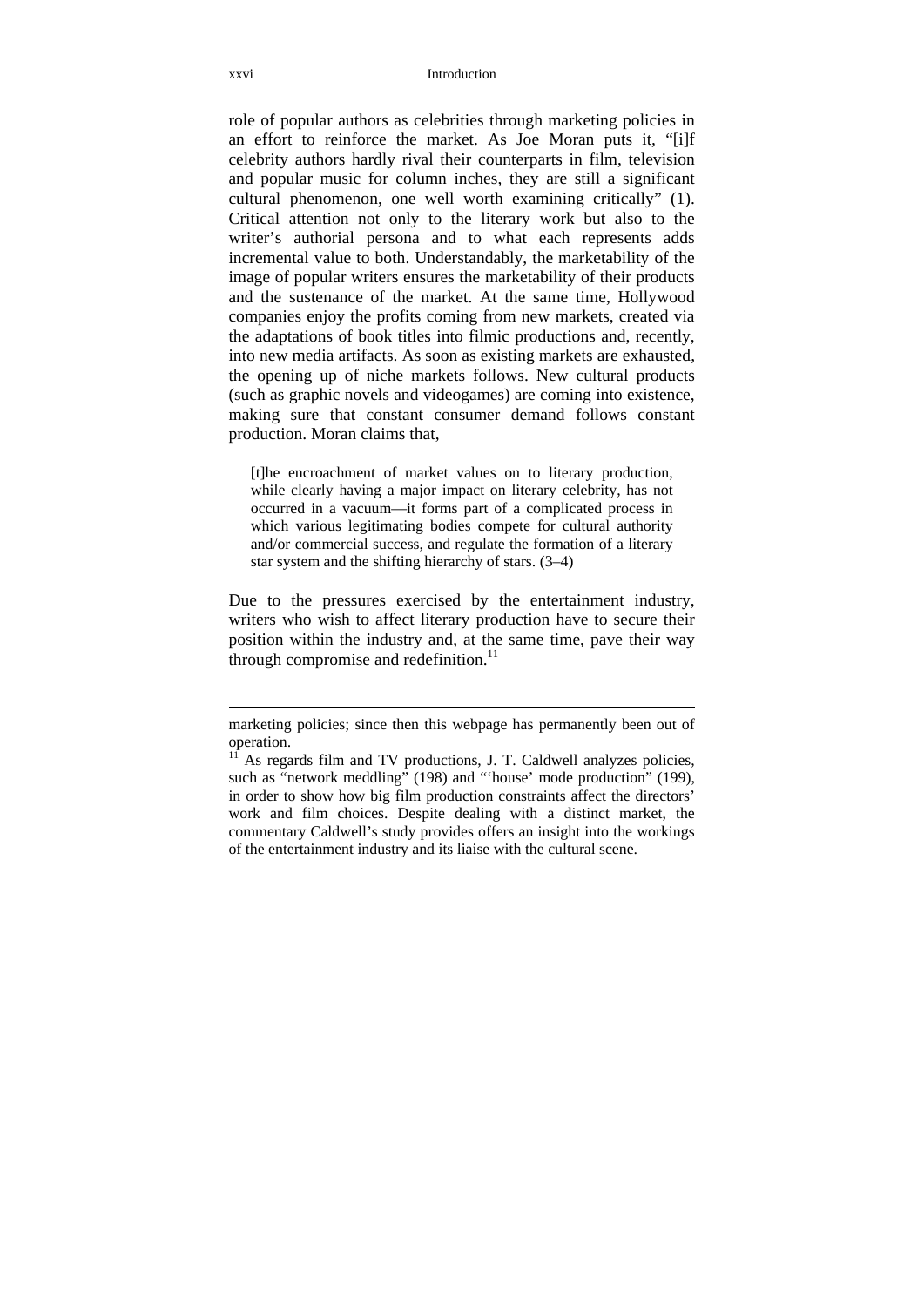In the introduction to her book, *No Logo* (2000), Melanie Klein explains that company mergers have turned business conglomerates to totally new directions, as some of the most successful corporations worldwide systematically give the production part of their business over to contractors and temporary associates for the creation of novel marketing ideas (xvii). As Klein demonstrates, the concept for a product precedes the actual product; it even replaces it as the product itself is not important any more. Similar practices determine policies chosen by the book and the entertainment industries as they try to create new production opportunities, which will accommodate new ideas and writing formats in shrinking markets. After the book industry reached out to other markets (such as those of film and videogames), it also turned to the flexible spatiality of the World Wide Web. The web provides the necessary room for the transmedia storytelling potential to grow. This new electronic space is explored not as virtual (as a parallel cybernetic universe people imagined once) but as an *actual* space available for production, distribution, participation and creative expression. In this respect, I examine the World Wide Web and the new media platforms as both the vehicles for new content to be released and the space for new relationships to be forged. In the light of the above, I explore, within the context of the current book, the new creative writing directions that King chooses to take.

Initially, I concentrate on examples of King's popular fiction writing, produced in the first decade of the twenty-first century in print. Taking into consideration the galloping technological developments, after the introduction of the World Wide Web, I choose to explore the new and innovative mediums of digital enunciation and distribution. After tracing King's departure from traditional writing forms and textualities, I turn to the digital environments of the personal computer and other electronic reading devices. I study the reconfiguration of King's popular novels and sequels into electronic books, electronic gaming experiences and online projects, adjusted to the hypertextual structure of the writer's website. By creating links with the past and points of departure for the future, this study will, eventually, help readers appreciate the emergence, development and gradual maturing of digital media,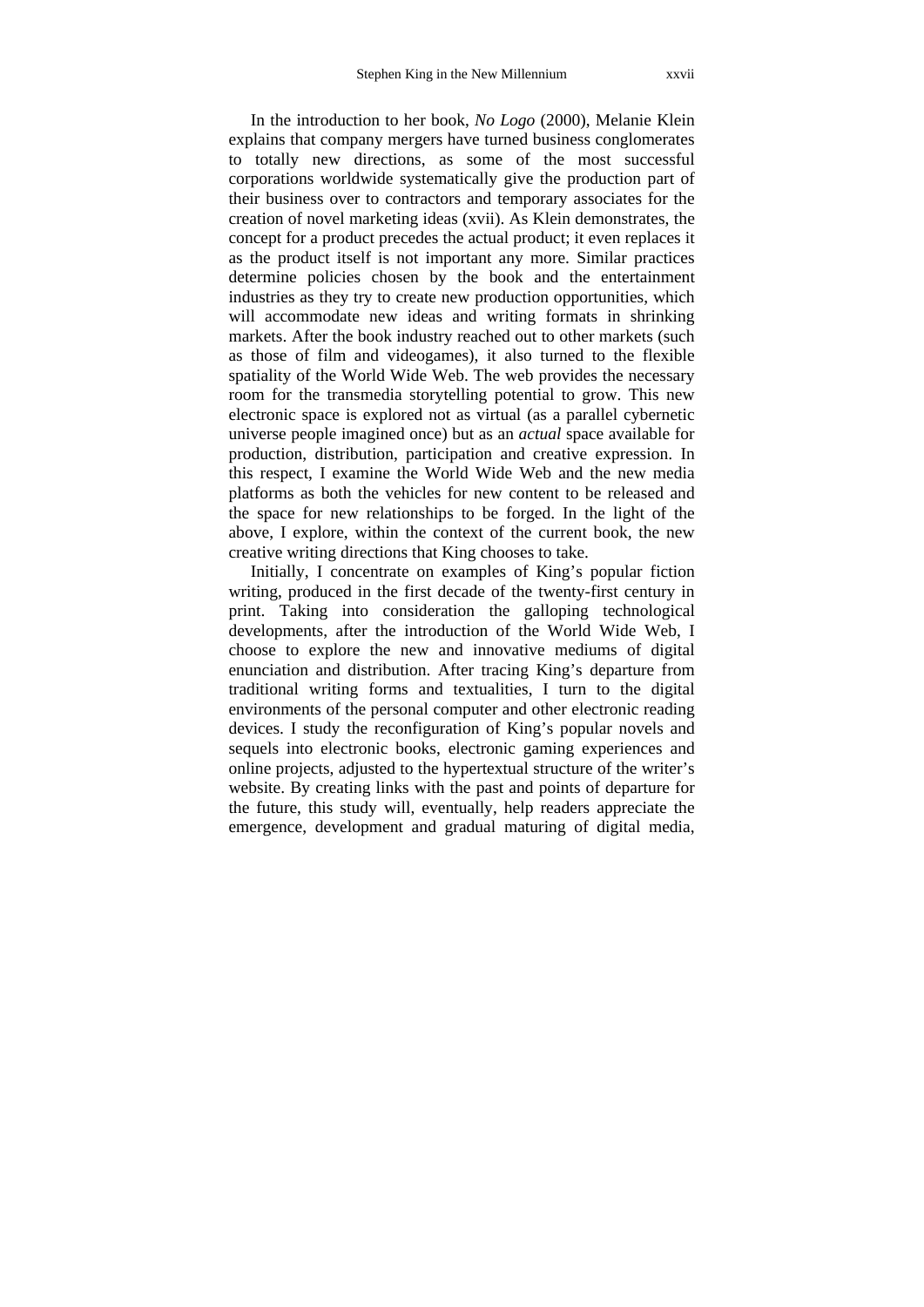which have already been directing developments in the literary world for three decades.

Through an incessantly mutating and evolving writing process, King manages to reinvent his writing techniques every time and secure his popularity. *Stephen King in the New Millennium: Gothic Mediations on New Writing Materialities* focuses on the ways he readjusts narrative conventions and traditional literary genres and takes advantage of all the means currently available, for both the production of printed novels and the creation of fictional worlds in electronic environments. More precisely, it looks into the ways King recruits print, visual and digital media as the means through which he constructs his fictional world and brings it to life. This investigation aims at pointing out the means through which King takes advantage of the mass media and the hyper-mediated technological applications available nowadays in order to reinvent his writing techniques and keep his insatiable reading public satisfied, perpetuating thus his popularity.

King's own account on what makes a good fiction writer, in his book *On Writing: A Memoir of the Craft* (2000), is one of the primary springboards for this investigation. Its confessional style, combining autobiographical elements with simple literary theory, elaborates on the dos and don'ts of contemporary fiction writing. Through a combination of a belief in a mystical source of inspiration and a puritan ethos of hard work and self-discipline, King wishes to instruct as well as inspire modern readers and future writers. As he admits, "good story ideas seem to come quite literally from nowhere, sailing at you right out of the empty sky: two previously unrelated ideas come together to make something new under the sun. Your job isn't to find these ideas but to recognize them when they show up" (25). However, within the scope of this book, such a romanticized notion of fiction writing, springing from an unknown well of imagination, has proven insufficient to explain the writer's phenomenal success and the complicated processes involved in recent cultural production. Rather, I argue that it marks the end of an era when the writing of qualitative – as well as sellable – fiction constituted the main criterion for considering somebody to be a successful writer. Research into King's selected print writings, coming from the first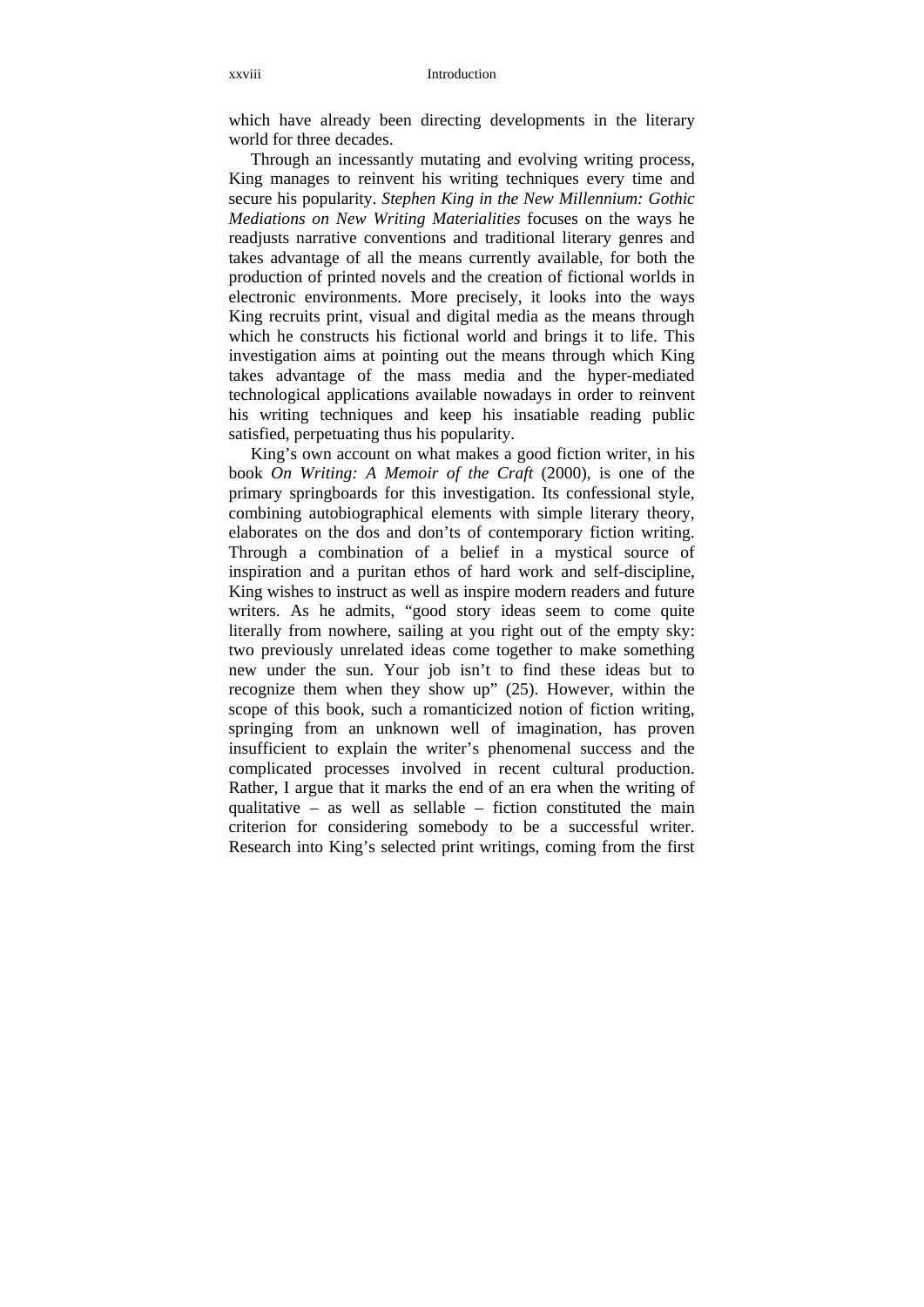decade in the twenty-first century, as well as his gradual shift towards the electronic medium, will allow me to trace the writer's recent developments in his writing career. By following King's recent omnipresence in electronic media, my investigation will reveal the ways in which his literary writing and prolific creativity intersect with the latest technological advances. These are orchestrated by the advertising mechanisms of the American publishing industry, which hopes to boost sales and solicit readers' responses.

For the study of King's new media configurations, I depend on David Bolter and Richard Grusin's theory of the process of remediation, meaning the representation of old and new media in one another, as explained in their study, *Remediation: Understanding New Media* (1999). I employ their concept of remediation as the theoretical basis to explain the transformative processes that bring together language, code, media and texts in the new digital era. Bolter and Grusin propose that the "double logic of *remediation*," in other words, the Western culture's need to "multiply its media and to erase all traces of mediation" (3, italics in original), manages to account for the complex processes of redefinition that writing technologies as well as 'old' and new media have been undergoing, as a result of the digitization of the information unit through the two opposing forces of "immediacy" (5) and "hypermediacy" (6). The concept of remediation will help me explain the more general redefinition of reading and writing processes and account for the roles that both writers and readers have to assume as creators and consumers. Yet, because of its limitations, the theory of remediation cannot explain why the processes involved tend to maintain existing hierarchies and reduce new media formations to a mere re-articulation of former expressions. Therefore, there is a need for a more complete theory of the aesthetics and the politics of digital formations on electronic spaces.

Hayles, in her book *My Mother Was a Computer: Digital Subjects and Literary Texts* (2005), employs the concept of "intermediation" (7) in order to include the more complex processes of human agents, correlating with digital coding and texts, as they emerge in computational and literary processes. Finally, Lev Manovich's milestone, *The Language of New Media* (2002), which studies the